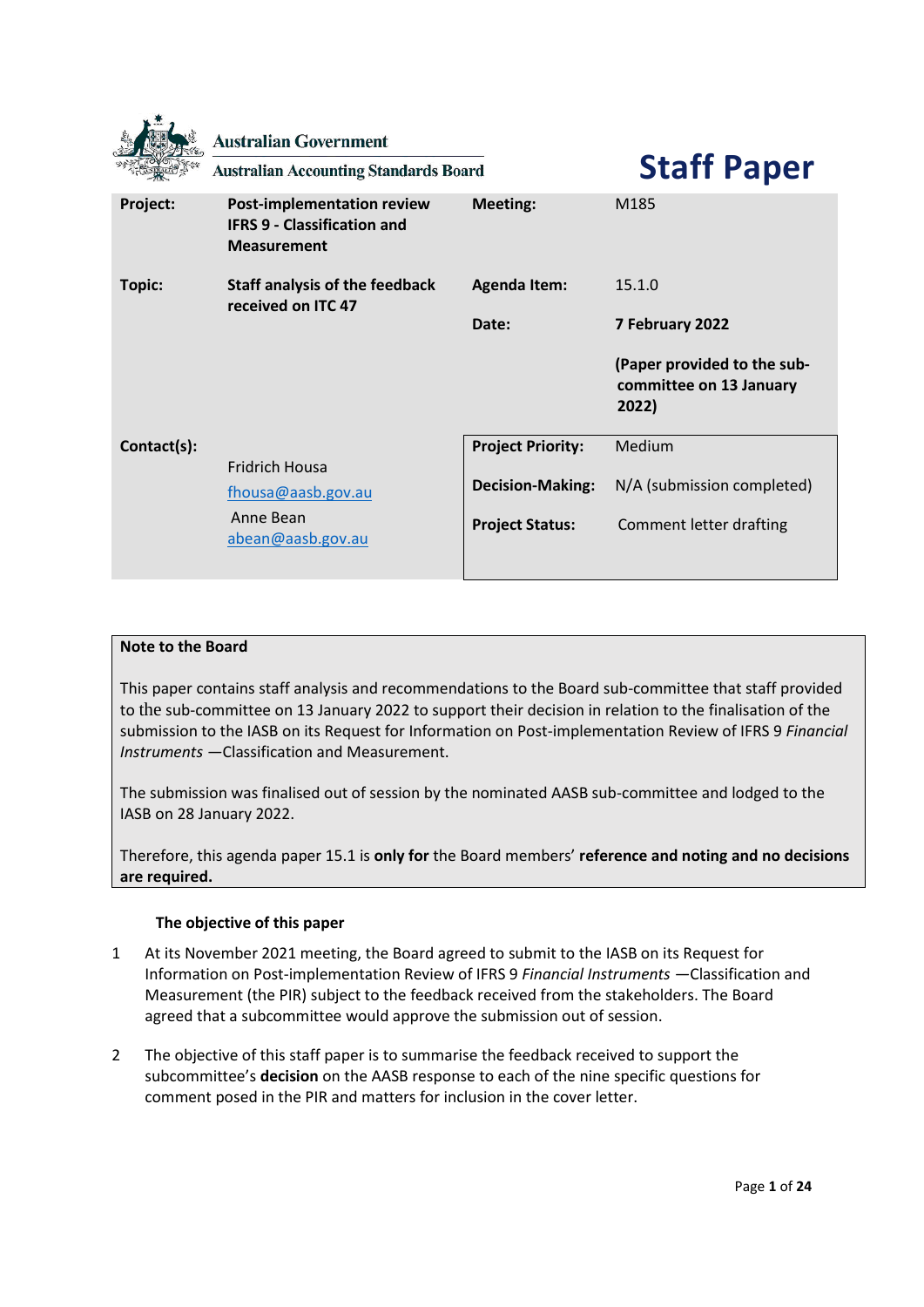### **Background**

- 3 In September 2021, the International Accounting Standards Board (IASB) published [a Request](https://www.ifrs.org/projects/work-plan/post-implementation-review-of-ifrs-9-classification-and-measurement/)  [for Information](https://www.ifrs.org/projects/work-plan/post-implementation-review-of-ifrs-9-classification-and-measurement/) on its Post-implementation Review of the classification and measurement requirements of IFRS 9 *Financial Instruments*. The due date for comments is 28 January 2022.
- 4 In October 2021, the AASB issued an [Invitation to Comment \(ITC 47\)](https://www.aasb.gov.au/admin/file/content105/c9/ITC47_10-21.pdf) that included the IASB Request for Information on IFRS 9 PIR. The ITC 47 comment period closed on 31 December 2021.

#### **Attachments**

- 5 The following documents are included for reference purposes:
	- (a) Comment letter from ShineWing Accountants & Advisors, [5 November 2021.](https://www.aasb.gov.au/admin/file/content106/c2/Memorandum_Post%20implementation%20review%20of%20IFRS9.pdf)
	- (b) [Comment letter from Heads of Treasuries Accounting and Reporting Advisory Committee](https://www.aasb.gov.au/admin/file/content106/c2/ITC47-Sub1-HoTARAC.pdf)  [\(HoTARAC\), 24 December 2021.](https://www.aasb.gov.au/admin/file/content106/c2/ITC47-Sub1-HoTARAC.pdf)
	- (c) Emailed comments [from CPA Australia and Chartered Accountants Australia and New](https://www.aasb.gov.au/admin/file/content106/c2/ITC47_CAANZ_CPA_staff_submission.pdf)  [Zealand \(CA ANZ\) staff, 16 December 2021.](https://www.aasb.gov.au/admin/file/content106/c2/ITC47_CAANZ_CPA_staff_submission.pdf)
	- (d) Financial Instruments Project Advisory Panel meeting minutes, 14 December 2021 (agenda item 15.1.1 in supplementary folder).
	- (e) Draft comment letter to the IASB (the final AASB submission to the IASB: *[Post](http://eifrs.ifrs.org/eifrs/comment_letters/598/598_29521_FridrichHousaAustralianAccountingStandardsBoard_0_AASBLetterToIASB__IFRS9CM_PIR_28Jan2022.pdf)implementation Review IFRS 9 Financial Instruments [Classification and Measurement](http://eifrs.ifrs.org/eifrs/comment_letters/598/598_29521_FridrichHousaAustralianAccountingStandardsBoard_0_AASBLetterToIASB__IFRS9CM_PIR_28Jan2022.pdf)*).

### **Outreach activities**

- 6 The Board received three written submissions on ITC 47 listed in paragraph 5 above. In addition, staff conducted the following outreach activities to gather views from stakeholders:
	- (a) 23 February 2021 AASB Financial Instruments Project Advisory Panel (FIPAP) outreach two FIPAP members provided feedback to AASB staff on the first phase (identifying matters to be examined) of the PIR.
	- (b) 4 March 2021 AASB User Advisory Committee (UAC) meeting members provided feedback to AASB staff on the first phase (identifying matters to be examined) of the PIR.
	- (c) 4 November 2021 AASB User Advisory Committee (UAC) meeting. Four UAC members provided feedback to AASB staff on the PIR.
	- (d) 15 November 2021 AASB staff attended a joint meeting arranged by CAANZ and CPA Australia to obtain the views of their members. Five practitioners provided feedback on the PIR.
	- (e) 22 November 2021 AASB staff attended a meeting organised by the New Zealand External Reporting Board (XRB). Nine XRB staff and practitioners from a technical background provided feedback on the PIR.
	- (f) 1 December 2021 AASB Academic Advisory Panel meeting (AAP meeting). Several AAP members provided feedback to AASB staff on the PIR.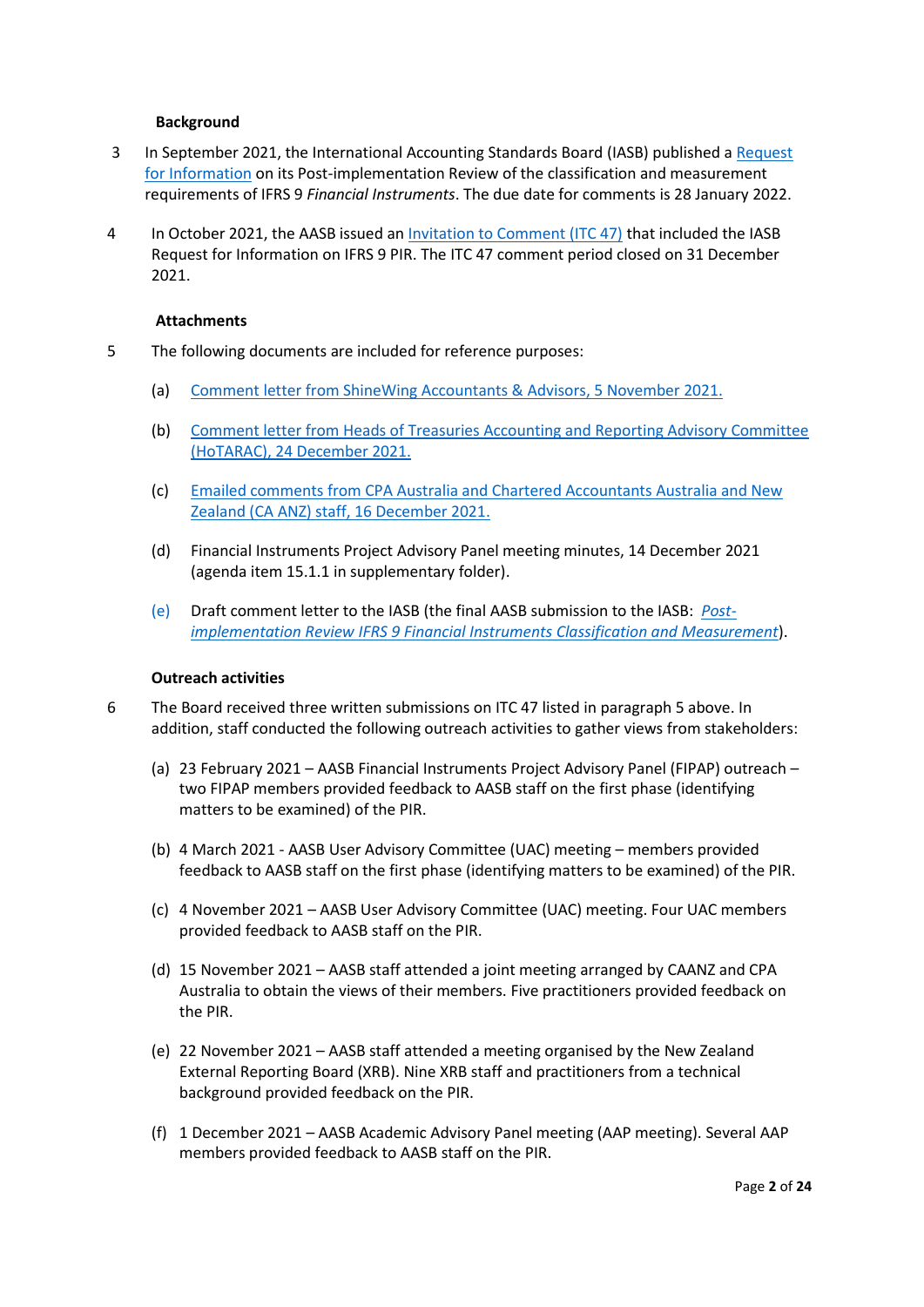(g) 14 December 2021 – AASB FIPAP meeting. Seven FIPAP members provided feedback to AASB staff on the PIR.

Staff have also considered the feedback summarised in the NZASB staff paper noted by NZASB at its December meeting in a non-public session.

### **Summary of the feedback received from stakeholders, staff analysis and recommendations**

7 There are nine sections in the PIR, each with explanatory material and corresponding numbered questions. Staff have considered all feedback received in providing their recommendations to the Board.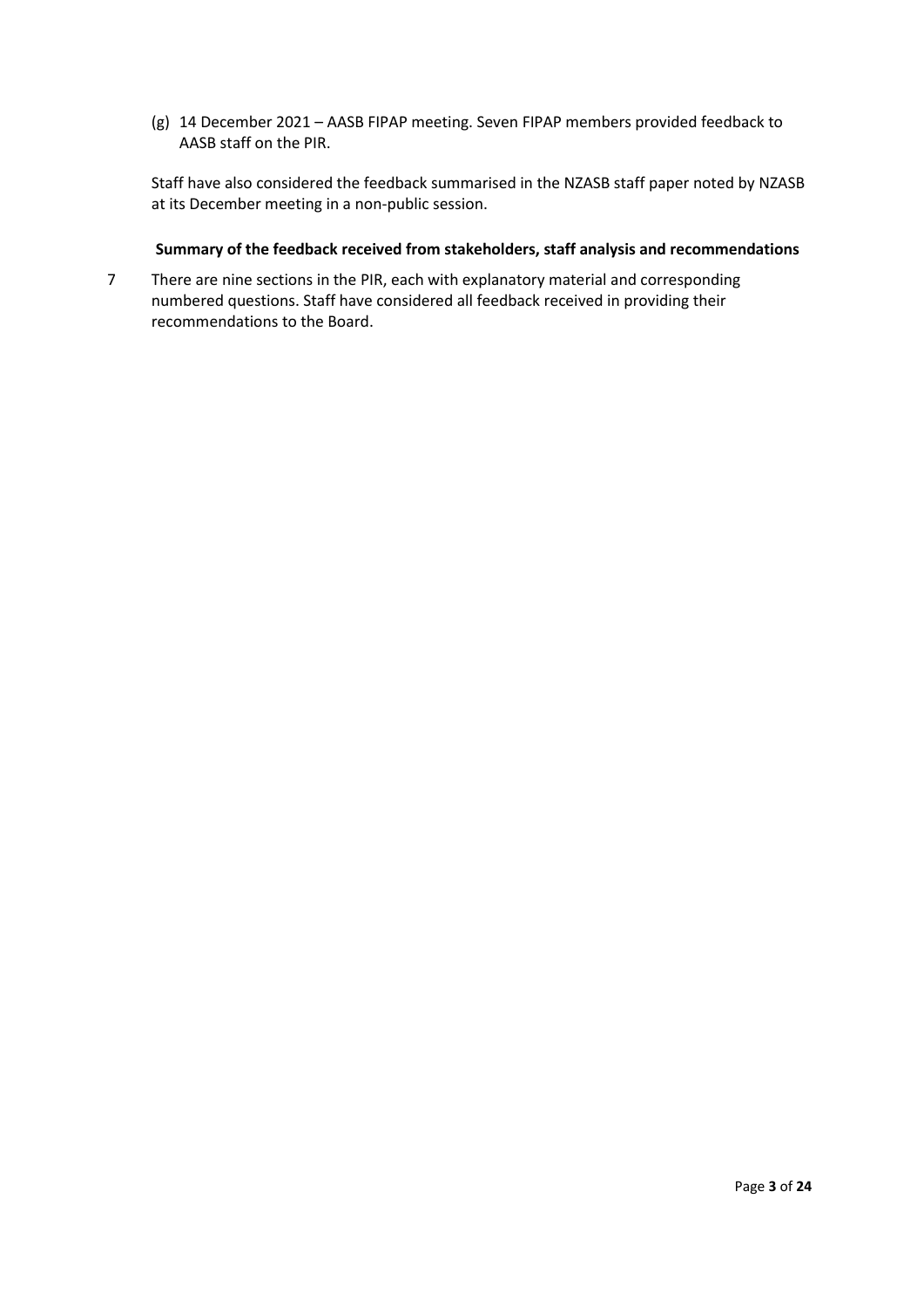### **Question 1—Classification and measurement**

**Do the classification and measurement requirements in IFRS 9:**

- **(a) enable an entity to align the measurement of financial assets with the cash flow characteristics of the assets and how the entity expects to manage them? Why or why not?**
- **(b) result in an entity providing useful information to the users of the financial statements about the amount, timing, and uncertainty of future cash flows? Why or why not?**
- Please provide information about the effects of the classification and measurement changes introduced by IFRS 9, including the ongoing costs and benefits in preparing, auditing, enforcing, or using information about financial instruments.
- This question aims to help the Board understand respondents' overall views and experiences relating to the IFRS 9 classification and measurement requirements.

### Summary of stakeholder feedback and staff analysis

- 8 Most stakeholders that provided comments during the outreach, including users, noted that the classification and measurement requirements of IFRS 9 provide more useful information than was provided under IAS 39 *Financial Instruments: Recognition and Measurement* (IAS 39). They agreed that the requirements generally do enable an entity to align the measurement of financial assets with the cash flow characteristics of the assets and how the entity expects to manage them, which results in the provision of useful information to the users of the financial statements about the amount, timing, and uncertainty of future cash flows.
- 9 Preparers and auditors generally agree that IFRS 9 is an improvement over IAS 39 but commented that the amount of detail in the standard, the sometimes unnecessarily complexity, and the degree of judgement required may result in a diversity of application.
- 10 Stakeholders have identified several areas where there is potential scope for further improvements to IFRS 9 through additional standard-setting, application guidance or illustrative examples. These are set out in Questions 2 – 9.
- 11 Overall stakeholder feedback in this staff paper is in line with the preliminary feedback noted in the IASB RFI and the areas where the further guidance is required is largely in line with the preliminary feedback received during the first phase of the PIR and several areas were the subject of submissions to the IFRS Interpretation Committee (IFRS IC). Staff further note that some stakeholders confirmed that classification and measurement requirements introduced in IFRS 9 had little effect on their accounting for financial instruments. The requests for further guidance arise from the significant level of judgement required in some cases of IFRS 9 requirements application.

## Staff recommendation on the AASB response to IASB

- 12 Staff **recommend** the AASB should agree that IFRS 9 does in most cases:
	- (a) enable an entity to align the measurement of financial assets with the cash flow characteristics of the assets and how the entity expects to manage them,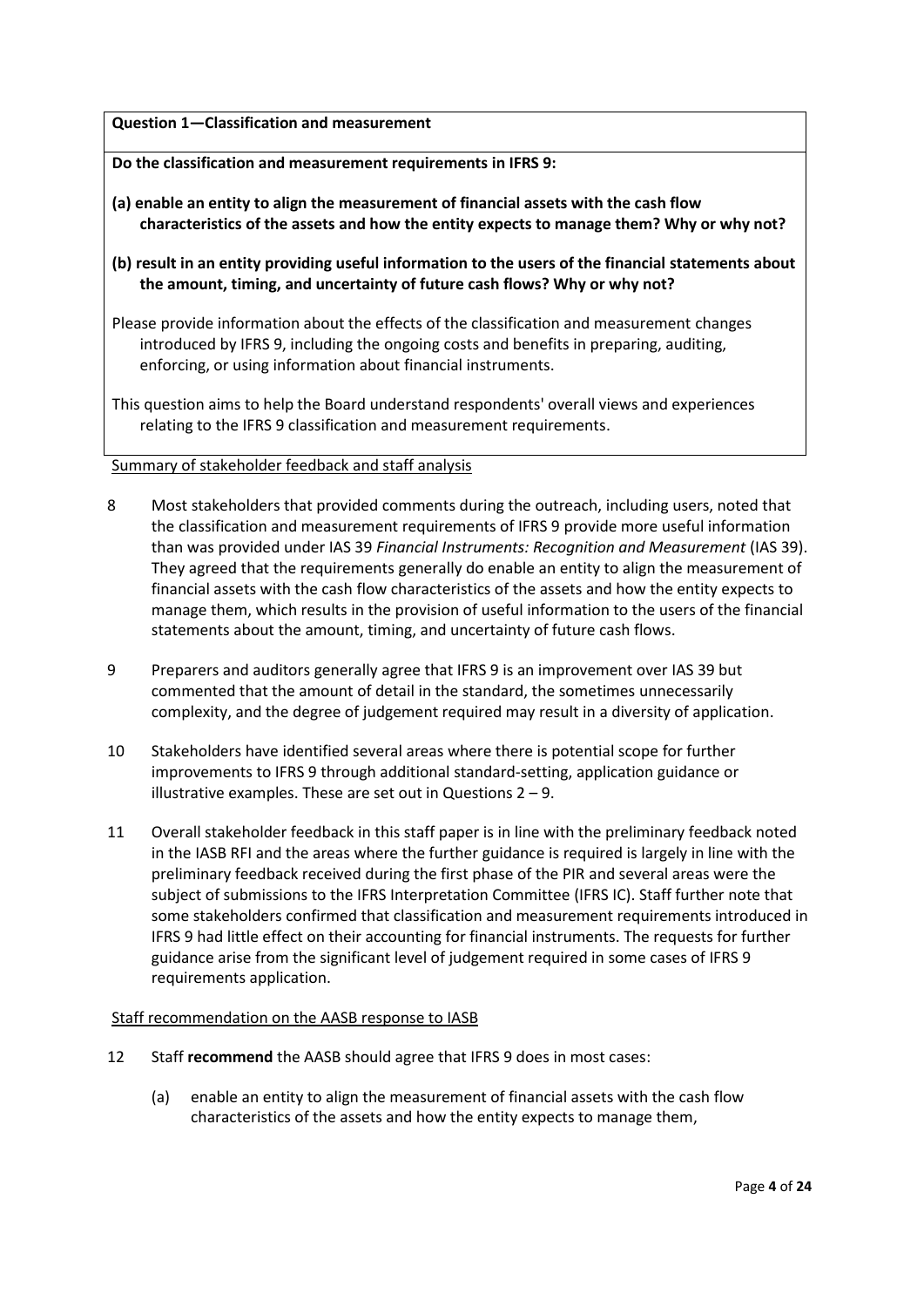- (b) result in an entity providing useful information to the users of the financial statements about the amount, timing, and uncertainty of future cash flows,
- (c) except to the identified areas where further clarification or guidance is requested, as discussed in Questions 2-8
- 13 Questions 2-8 seek information on specific areas of the classification and measurement requirements of IFRS 9. For information purposes, Figures 1 and 2 below summarise these requirements.

## **Figure 1 IFRS 9 approach for classifying and measuring financial assets after initial recognition at fair value**

| Loans and receivables                                                                                                                                                                                                                                                           | <b>Measurement</b> |  |
|---------------------------------------------------------------------------------------------------------------------------------------------------------------------------------------------------------------------------------------------------------------------------------|--------------------|--|
| Basic principal and interest loans and receivables where the objective of the<br>entity's business model for realising these assets is either:                                                                                                                                  |                    |  |
| • Collecting contractual cash flows; or                                                                                                                                                                                                                                         | Amortised cost*    |  |
| • Both collecting contractual cash flows and selling the assets                                                                                                                                                                                                                 | FVOCI <sup>*</sup> |  |
| All other loans and receivables, e.g., where the business model is active trading<br>or where the cash flows do not represent solely payment of principal and<br>interest (SPPI)                                                                                                | <b>FVPL</b>        |  |
| Mandatorily redeemable preference shares and 'puttable' financial<br>instruments<br>(e.g., investments in unit trusts)                                                                                                                                                          | <b>FVPL</b>        |  |
| Freestanding derivative financial assets<br>(e.g., purchased options, forwards, and swaps with a positive fair<br>value at the balance sheet date)                                                                                                                              | <b>FVPL</b>        |  |
| Investments in equity instruments<br>Option to irrevocably elect at initial recognition to recognise gains and losses on<br>qualifying equity instruments through OCI with no recycling through profit and loss<br>permitted. Dividend income is recognised in profit and loss. | <b>FVOCI</b>       |  |
| All other equity instruments                                                                                                                                                                                                                                                    | <b>FVPL</b>        |  |
| * Option to irrevocably designate FVPL at initial recognition if an asset qualifies for FVOCI or amortised<br>cost, and it will avoid an accounting mismatch, i.e., there is no true fair value option for assets in IFRS 9.                                                    |                    |  |

# **Figure 2 IFRS 9 approach for classifying and measuring financial liabilities after initial recognition at fair value**

| Loans and payables                                                                                     |                  |
|--------------------------------------------------------------------------------------------------------|------------------|
| Default measurement approach                                                                           | Amortised cost*  |
| Freestanding derivative financial liabilities                                                          |                  |
| (e.g., purchased options, forwards, and swaps with a negative fair<br>value at the balance sheet date) | <b>FVPI</b>      |
| <b>Other liabilities</b> (e.g., financial guarantee contracts, some loan commitments and               | Various (see     |
| contingent consideration in a business combination)                                                    | IFRS 9 section 4 |
|                                                                                                        | if in scope)     |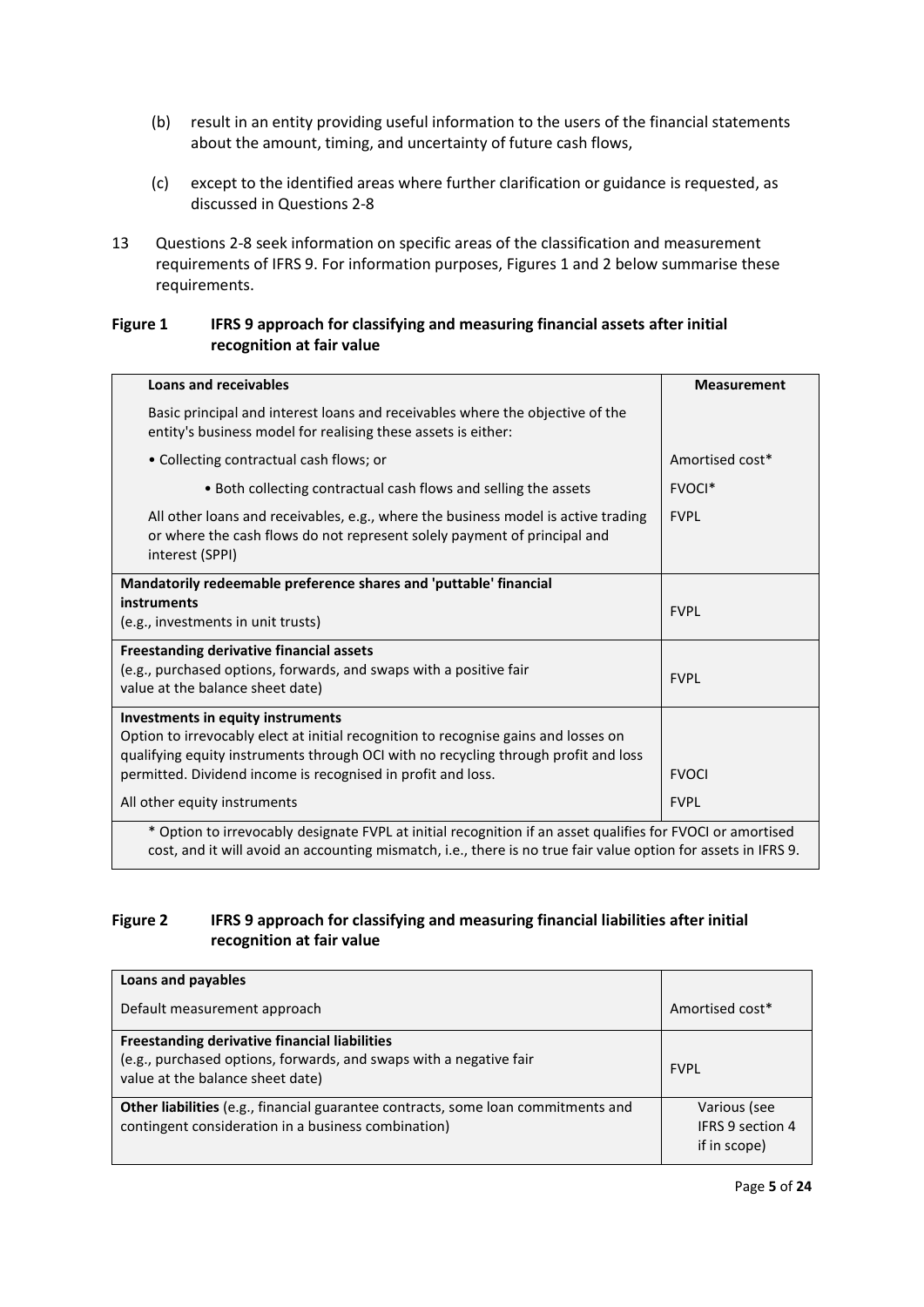\* Option to irrevocably designate FVPL if a liability qualifies for amortised cost, and it will avoid an accounting mismatch or if a group of financial liabilities or financial assets and liabilities are managed, and performance is evaluated on a fair value basis.

## **Question 2—Business model for managing financial assets**

## **(a) Is the business model assessment working as the Board intended? Why or why not?**

Please explain whether requiring entities to classify and measure financial assets based on the business model assessment achieves the Board's objective of entities providing users of financial statements with useful information about how an entity manages its financial assets to generate cash flows.

## **(b) Can the business model assessment be applied consistently? Why or why not?**

Please explain whether the distinction between the different business models in IFRS 9 is clear and whether the application guidance on the evidence an entity considers in determining the business model is sufficient. If diversity in practice exists, please explain how pervasive the diversity is and its effect on entities' financial statements.

## **(c) Are there any unexpected effects arising from the business model assessment? How significant are these effects?**

Please explain the costs and benefits of the business model assessment, considering any financial reporting or operational effects for preparers of financial statements, users of financial statements, auditors or regulators.

In responding to (a)–(c), please include information about **reclassification** of financial assets (see Spotlight 2).

- 14 Most of the stakeholders that provided comments during the outreach, including users, said the business model requirements work well most of the time and provide useful information about the amount, timing and uncertainty of future cash flows. However, several stakeholders noted that sometimes making the assessment seems unnecessarily complex, or the degree of judgement required may result in a diversity of application.
- 15 One of the most frequently raised requests by stakeholders was for guidance around what number or percentage value of historical sales would be sufficiently 'infrequent' or 'insignificant in value' for a portfolio or asset to still qualify for the 'held-to-collect' business model. **Staff note** that in the mandatory guidance, IFRS 9 states that any historical sales made need to be assessed within the context of the reasons for those sales and the conditions that existed at that time as compared to current conditions and, and the existence of a sale and their quantum or frequency is not the sole determinant of the business model in isolation (paragraphs B4.1.2C and B4.4.1B). Staff do not think adding further 'bright lines' would be helpful. However, additional examples such as illustrating whether the size or frequency of sales is compared to the size of the portfolio (e.g., instead of total assets) and whether they should be considered within the reporting period or life of the portfolio may decrease the complexity of the business model assessment for some preparers.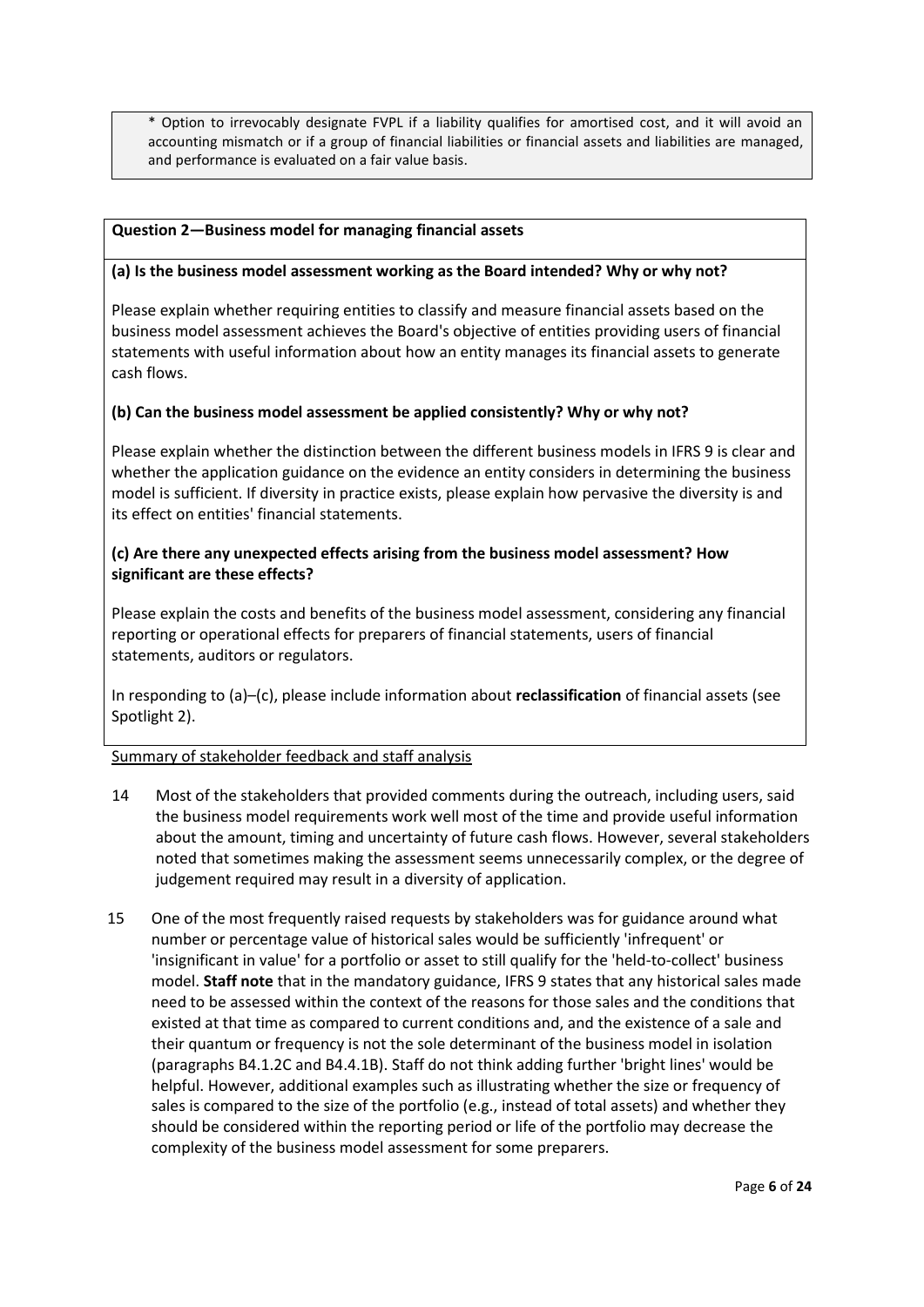- 16 Several stakeholders observed that although it is very rare to see changes to the business model, some stakeholders requested further guidance and examples illustrating potential cases of the business model and related assessment (for example, the reasons and thought processes, and the type of objective evidence that is required) as well as some additional guidance how to reclassify the affected assets. **Staff note** that paragraph B4.4.1 states that "such changes are determined by the entity's senior management as a result of external or internal changes and must be significant to the entity's operations and demonstrable to external parties". Accounting for the change is prospective and is set out in section 5.6 of IFRS 9.
- 17 Stakeholders requested guidance that specifies a timeframe over which the business model should be assessed for assets that have been newly purchased or originated and that have entirely new terms and conditions and purposes than those that were held in the past to ensure the assets are classified appropriately in the case where the business model is not clear at the asset's origination. To avoid such an outcome, a stakeholder suggested entities be permitted to apply FVPL at origination with subsequent changes treated as a reclassification. **Staff note** that in most cases an entity should be able to delay initial recognition until they have determined the business model; however, staff agree there is no specific guidance on this issue. A stakeholder offered the following examples illustrating the matter:
	- If a bank is intermediating a transaction between a buyer and seller of a bond and the buyer fails to perform, the bank can be left with the bond. In such a scenario, the financial asset was not originated in any business model, however, the bank would need to determine a business model in which it proposed to hold the financial asset at the point of origination.
	- If a bank provides a customer with funds upfront but the final amount the bank will lend is not known until a later time (such as after the syndication period ends), any increase over the initial funding amount can be required to be measured at FVPL notwithstanding that the Bank's business model for that asset from the end of the primary syndication period is 'held-to-collect'. This adds both operational complexity (two aspects of the same customer exposure classified and measured differently) and results in a financial statement presentation that is not aligned with the Bank's actual business model for managing the exposure.
- 18 A stakeholder asked for guidance on applying the requirement that an entity's business model be assessed at a higher level of aggregation than an individual financial instrument. For example, where a new financial asset originated that is of very high value and does not fit the existing business model, the financial statements could be materially misstated if the new financial asset is kept within the existing classification. **Staff note** that if a new asset were sufficiently material, it would seem logical to create a new business model for that asset. However, staff agree that there is no specific guidance on this issue in IFRS 9 (paragraph B4.1.2).
- 19 In 2016, the IFRS Interpretations Committee discussed a request to clarify how a reporting entity applies the business model assessment in its consolidated financial statements when a subsidiary is classified as held for sale applying IFRS 5 *Non-current Assets Held for Sale and Discontinued Operations.* The matter was not formally resolved by the Committee. A stakeholder suggested the IASB should confirm that a reporting entity performs the assessments required by IFRS 9 from a group perspective in its consolidated financial statements rather than the subsidiary's perspective. This is because the intention and/or decision to sell a subsidiary does not represent a change in business model because the subsidiary's activities following a decision to sell remain the same. **Staff support** that the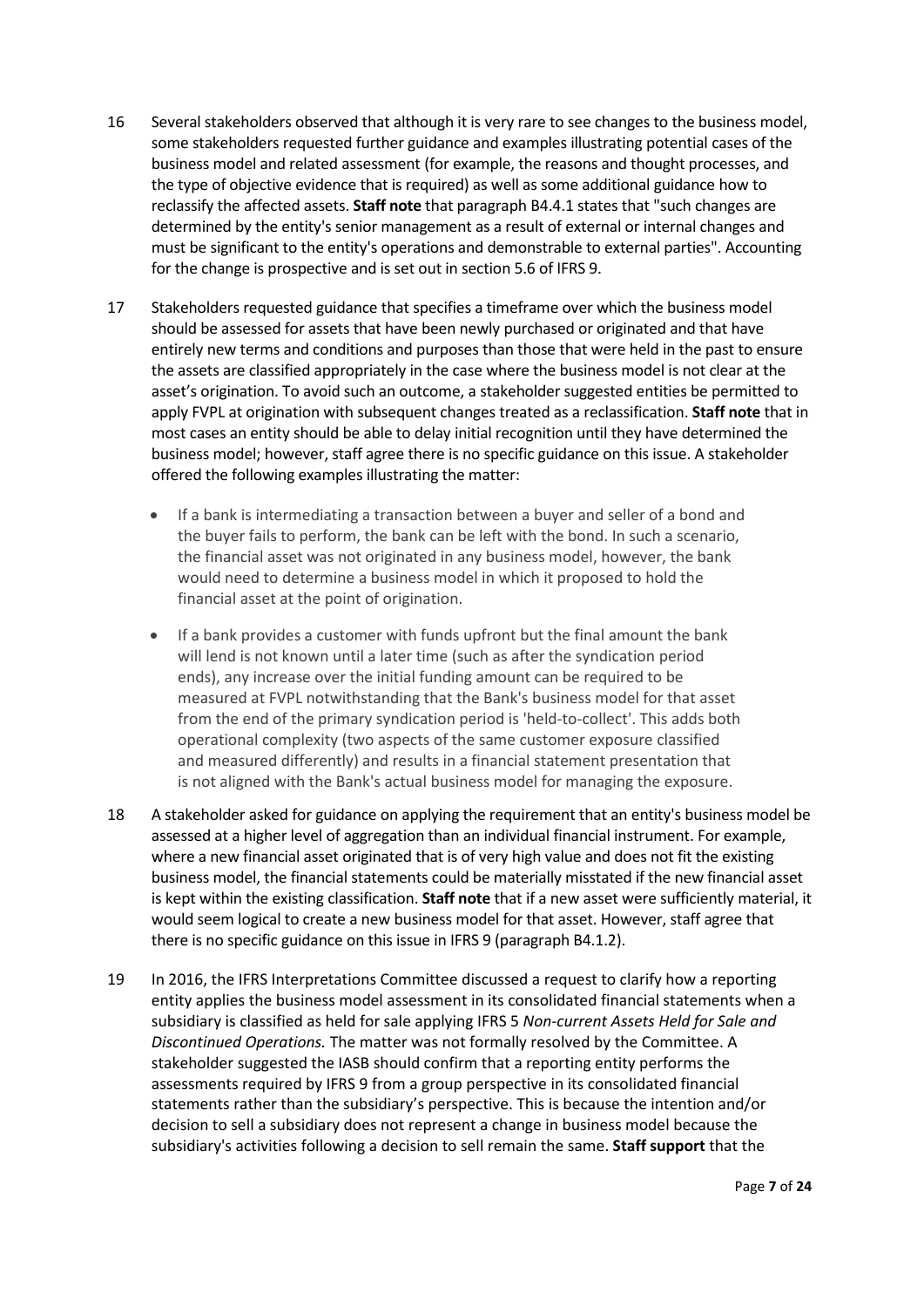clarification of the IASB preferred approach to be applied in these cases should be incorporated in IFRS 9.

- 20 A stakeholder observed that situations exist when the extent of judgement required leads to differences of opinion with a regulator. For example, when a business purchases a portfolio of troubled debt, although it will collect contractual cash flows, it manages the group of assets as a portfolio on a FVPL basis. In this case, a regulator might view the portfolio as 'held-to-collect'. **Staff note** that how the business manages the assets, evaluates their performance, and intends to realise the assets determine the business model, which is a question of fact and the application of judgment (section B4). Staff also note that FVPL measurement category is available for 'held-to-collect' assets if it eliminates an accounting mismatch.
- 21 Several stakeholders commented on the operational complexity that can arise when different business model assessments are made at an entity and group level. A stakeholder offered the following example:
	- One Group entity (Entity A) may originate assets with the intention of subsequently selling/transferring a portion of those assets to another Group entity (Entity B) to facilitate the efficient use of capital across the group. Assuming the sale/transfer achieves derecognition for Entity A, the business model assessment for Entity A introduces complexity because:

At a single loan level, Entity A will not know at origination if the loan is planned to be held-to-collect or planned to be transferred to Entity B.

At a portfolio level, Entity A will know at origination that a portion of a given portfolio is planned to be transferred to Entity B (but not which exposures within the portfolio).

If it was concluded the sales to Entity B are integral to Entity A's business model, this would lead to a situation where Entity A must measure the whole portfolio at FVOCI. Noting that the group's business model remains 'held-to-collect' as the asset never leaves the group, this adds operational complexity (two different measurement bases for the same loans) and results in a FVOCI presentation for the loans retained by Entity A notwithstanding that they remain always 'held-tocollect.'

**Staff note** that paragraph B4.1.2 indicates the business model is set either at reporting entity level or lower e.g., business unit. Staff agree there is little guidance about applying the business model requirements for a consolidated group and suggest further examples would be useful, particularly regarding the level at which the business model is determined for a group and the effect on the business model assessment of intragroup transfers that are not sales (e.g., where transfers are for liquidity purposes with no profit motive) as well as for the scenarios where the transfer to the third parties does not result in the derecognition, e.g. financial assets sold under factoring agreements where factor obtains legal ownership of the factored receivables, however, because of the credit guarantee originating entity continues to recognise the trade receivables in its statement of financial position.

## Staff recommendation on the AASB response to IASB

22 Staff recommend the Board submission should **agree** that requiring entities to classify and measure financial assets based on the business model assessment provides users of financial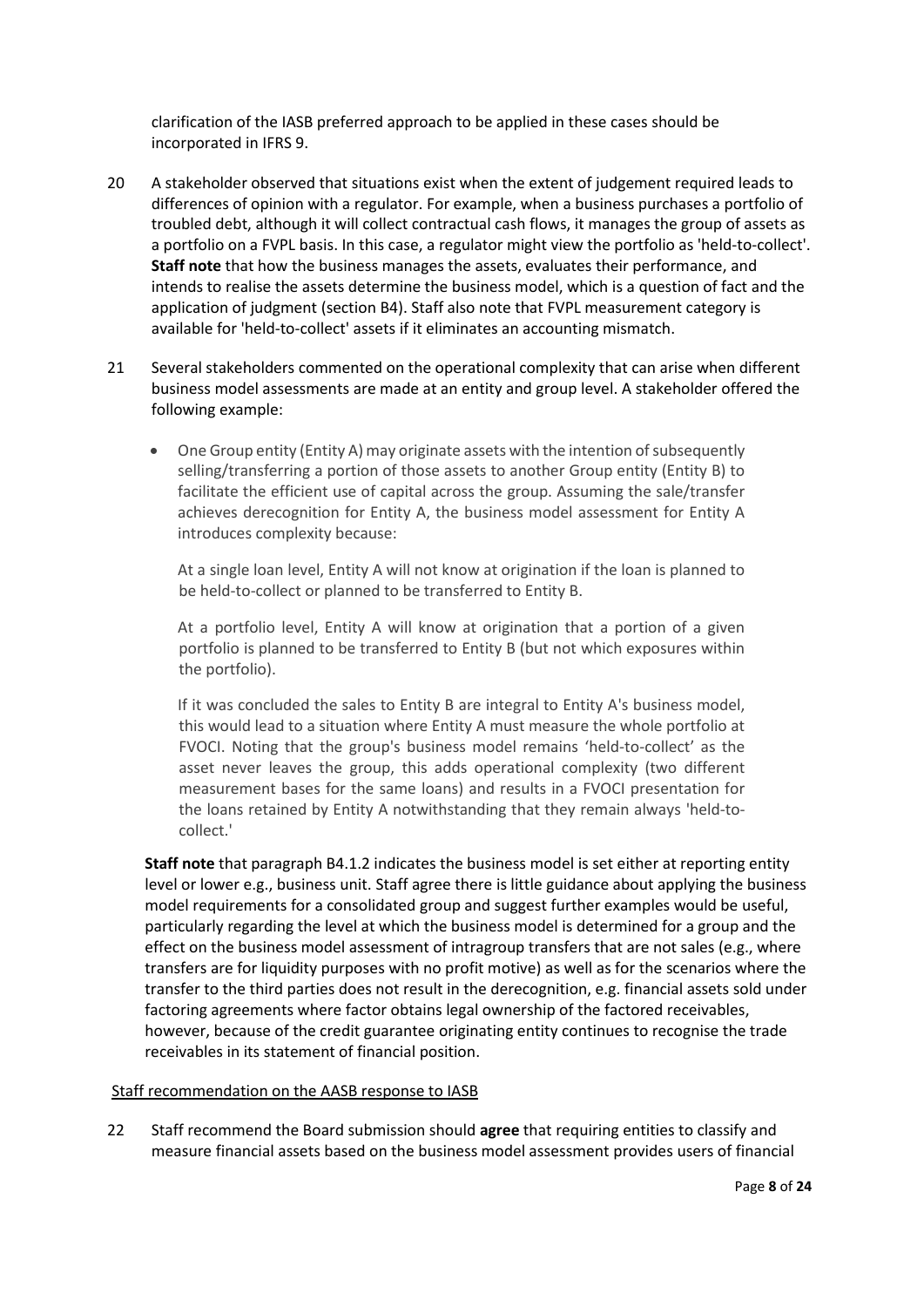statements with useful information about how an entity manages its financial assets to generate cash flows.

Staff recommend the Board submission should **agree** that the business model assessment can in most cases be applied consistently. However, staff recommend requesting the IASB to consider the need for further standard-setting, guidance, or additional illustrative examples in the following areas:

- (a) Stakeholders requested additional guidance regarding the number or extent of sales that can be made in a held-to-collect portfolio. Staff suggest the IASB consider adding additional examples such as demonstrating whether the size or frequency of sales should be compared to the size of the portfolio (instead of total assets) and whether they should be considered within the reporting period or over the life of the portfolio might be useful.
- (b) IFRS 9, paragraph B4.1.2 notes that an entity's business model does not depend on management's intentions for an individual financial instrument and that classification should be determined at a higher level of aggregation. Staff agree that a requested clarification about whether an entity would be permitted to create a new classification for an individual financial instrument if it were (for example) highly material would be useful for some preparers.
- (c) In 2016, the IFRS IC discussed a request to clarify how a reporting entity applies the business model assessment in its consolidated financial statements when a subsidiary is classified as held for sale applying IFRS 5 *Non-current Assets Held for Sale and Discontinued Operations.* Staff agree with a stakeholder request that the IASB should confirm whether in its consolidated financial statements, a reporting entity performs the assessments required by IFRS 9 from a group perspective rather than the subsidiary's perspective or otherwise.
- (d) Stakeholders observed the operational complexity that results from applying the business model assessment first at entity level and again at group level. Staff note that IFRS 9, paragraph B4.1.2 indicates the business model is set either at reporting entity level or lower e.g., business unit level, and agree this can lead to unintuitive results in some cases. Staff think further examples would be useful, particularly regarding the level at which the business model is or can be determined for a group, and the effect on the business model assessment of intragroup transfers that are not sales (e.g., where transfers are for liquidity purposes with no profit motive) or for other transactions with third parties where the financial assets are not derecognised (e.g., factoring of trade receivables).
- (e) In instances where an asset is originated unintentionally (e.g., the unsold portion of a syndicated loan), staff agree with the stakeholders' request for additional guidance or illustration of practical application of the business model determination on initial recognition (i.e., sections 4.1 and B4.1 of IFRS 9) for cases when it is not practicable to determine business model immediately upon initial recognition.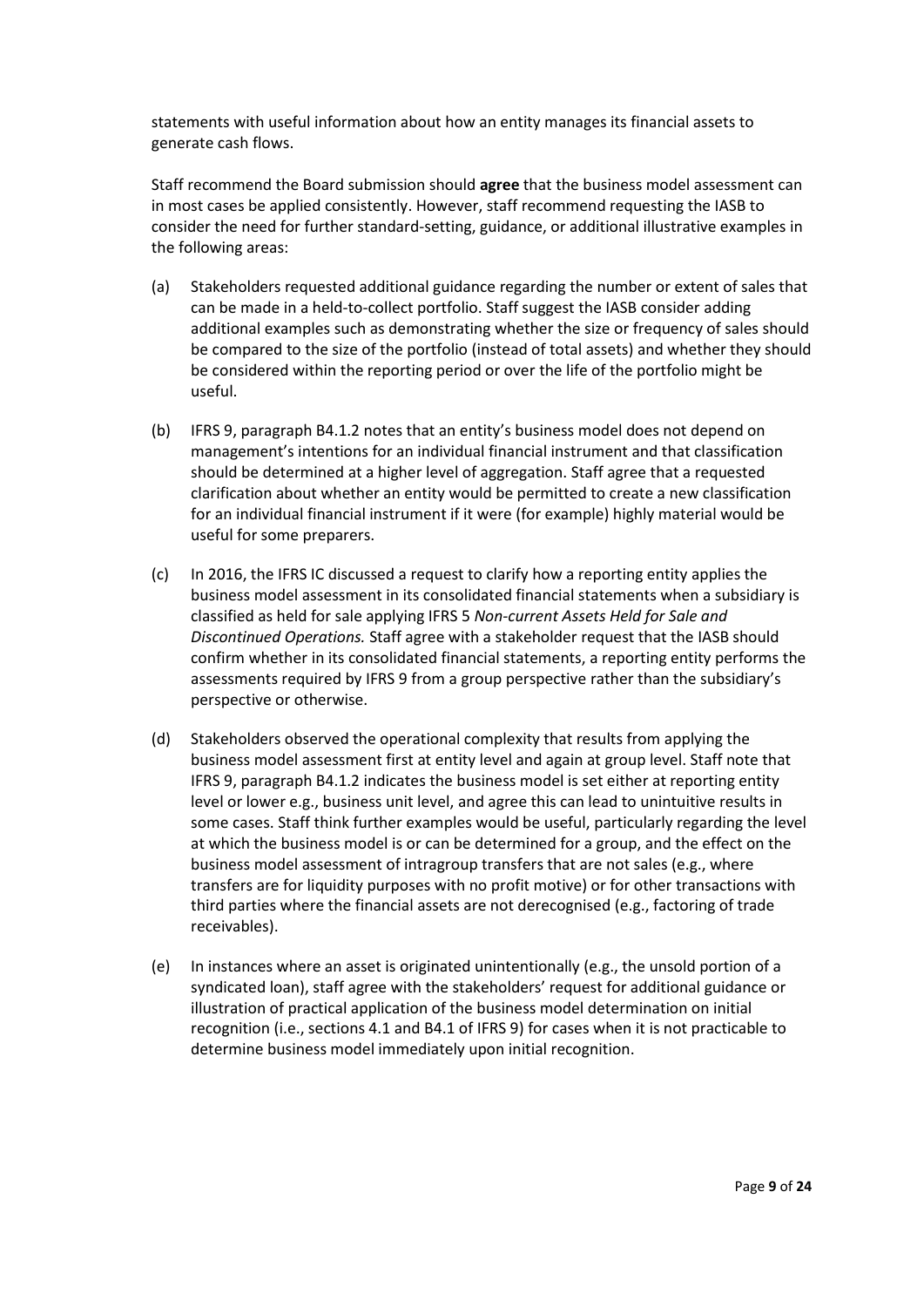## **Question 3—Contractual cash flow characteristics**

## **(a) Is the cash flow characteristics assessment working as the Board intended? Why or why not?**

Please explain whether requiring entities to classify and measure a financial asset considering the asset's cash flow characteristics achieves the Board's objective of entities providing users of financial statements with useful information about the amount, timing, and uncertainty of future cash flows.

If, in your view, useful information could be provided about a financial asset with cash flows that are not SPPI applying IFRS 9 (that is, an asset that is required to be measured at fair value through profit or loss applying IFRS 9) by applying a different measurement approach (that is, using amortised cost or fair value through OCI) please explain:

(i) why the asset is required to be measured at fair value through profit or loss (that is, why, applying IFRS 9, the entity concludes that the asset has cash flows that are not SPPI).

(ii) which measurement approach you think could provide useful information about the asset and why, including an explanation of how that approach would apply. For example, please explain how you would apply the amortised cost measurement requirements to the asset (in particular, if cash flows are subject to variability other than credit risk). (See Section 7 for more questions about applying the effective interest method.)

## **(b) Can the cash flow characteristics assessment be applied consistently? Why or why not?**

Please explain whether the requirements are clear and comprehensive enough to enable the assessment to be applied in a consistent manner to all financial assets within the scope of IFRS 9 (including financial assets with new product features such as sustainability-linked features). If diversity in practice exists, please explain how pervasive the diversity is and its effect on entities' financial statements.

# **(c) Are there any unexpected effects arising from the cash flow characteristics assessment? How significant are these effects?**

Please explain the costs and benefits of the contractual cash flow assessment, considering any financial reporting effects or operational effects for preparers of financial statements, users of financial statements, auditors or regulators.

In responding to (a)–(c), please include information about **financial instruments with sustainability-linked features** (see Spotlight 3.1) and **contractually linked instruments** (see Spotlight 3.2).

- 23 In most cases, stakeholders said that requiring entities to classify and measure a financial asset according to the asset's cash flow characteristics provides users of financial statements with useful information about the amount, timing, and uncertainty of future cash flows.
- 24 While applying the cash flow characteristic requirements works well most of the time, there are times when the SPPI assessment seems unnecessarily complex, or the degree of judgement required may result in a diversity of application. Preparers and auditors found the level of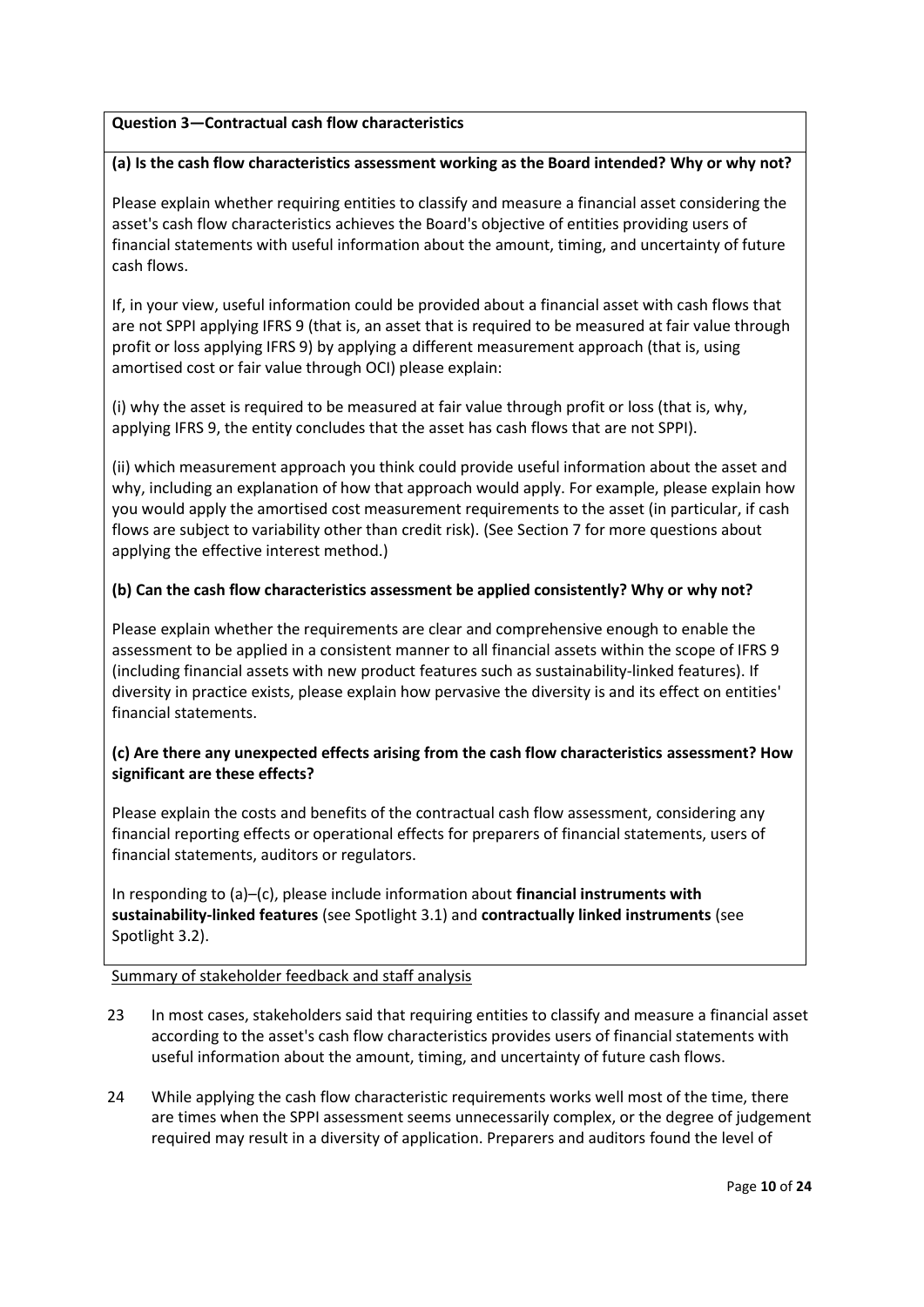detail that must be considered in evaluating the terms and conditions of some instruments can be significant with some counterintuitive outcomes.

- 25 Most stakeholders considered that financial instruments with contractual cash flows linked to ESG targets specific to the borrower would ideally represent a 'basic lending arrangement' and as such, amortised cost would provide the most useful information. However, several stakeholders noted that under current IFRS 9 requirements, they might fail to meet the SPPI criterion. Stakeholders mentioned that in some cases, the *de minimis* provisions are used to pass the SPPI test where judgement applied may arise in the diversity in practice. Stakeholders also noted that the changes in interest rates due to entity-specific ESG targets might not represent consideration for credit risk or other basic lending risks in many cases. One stakeholder observed that if loans with such ESG targets are socially desirable, an inability to measure them at amortised cost may harm their take-up. **Staff agree** that given the increasing prevalence of ESG features in lending arrangements, staff think it is important for the IASB to consider this matter, including the potential need to provide additional guidance or examples of application of SPPI criterion for these arrangements.
- 26 Several stakeholders commented that guidance on contractually linked instruments (CLIs) is not sufficiently clear and does not always give the intuitive outcome. One stakeholder noted that in respect of CLIs, further guidance and illustrative examples would be useful when referring to multiple tranches as it may not be clear if (for example) an SPV has issued a single note with the excess spread retained by the SPV, whether the latter would constitute a tranche and further, whether two tranches would be considered as multiple tranches. **Staff note** that 'multiple' (in common usage) means more than one. However, staff agree that clarification of the term 'tranche', and that a tranche does not need to exist in the form of a note or a security, would enhance the application of the standard.
- 27 Several stakeholders noted instances of significant judgement and use of the de minimis provisions (paragraph B4.1.18) to achieve a financial asset meeting the SPPI requirements for intercompany loans.
	- (a) The most common example offered was with respect to intercompany loans with nonmarket features, such as non-market interest rates or flexible repayment terms. **Staff note** the SPPI test requires entities to determine whether the asset's contractual cash flows are solely payments of principal and interest on the *principal amount* outstanding. Paragraph 4.1.3 defines the principal amount as the fair value of the financial asset at initial recognition. Therefore, to the extent that interest cash flows are 'off-market', this will be reflected in determining the initial fair value of the financial instrument in accordance with paragraphs B5.1.1 and B5.1.2A. In related feedback, staff were advised the application guidance in paragraphs B5.1.1 and B5.1.2A and their interaction is unclear and potentially being misapplied for intercompany loans.
	- (b) Further, an interest-free or below-market rate loan often contains a prepayment feature that is exercisable at par and any prepayment features need to be analysed for compliance with the SPPI criterion. In relation to that, a stakeholder commented that a lack of clarity around what constitutes 'reasonable' compensation for early termination or extension of a contract' could, if significant, potentially distort the principle underlying SPPI without further guidance.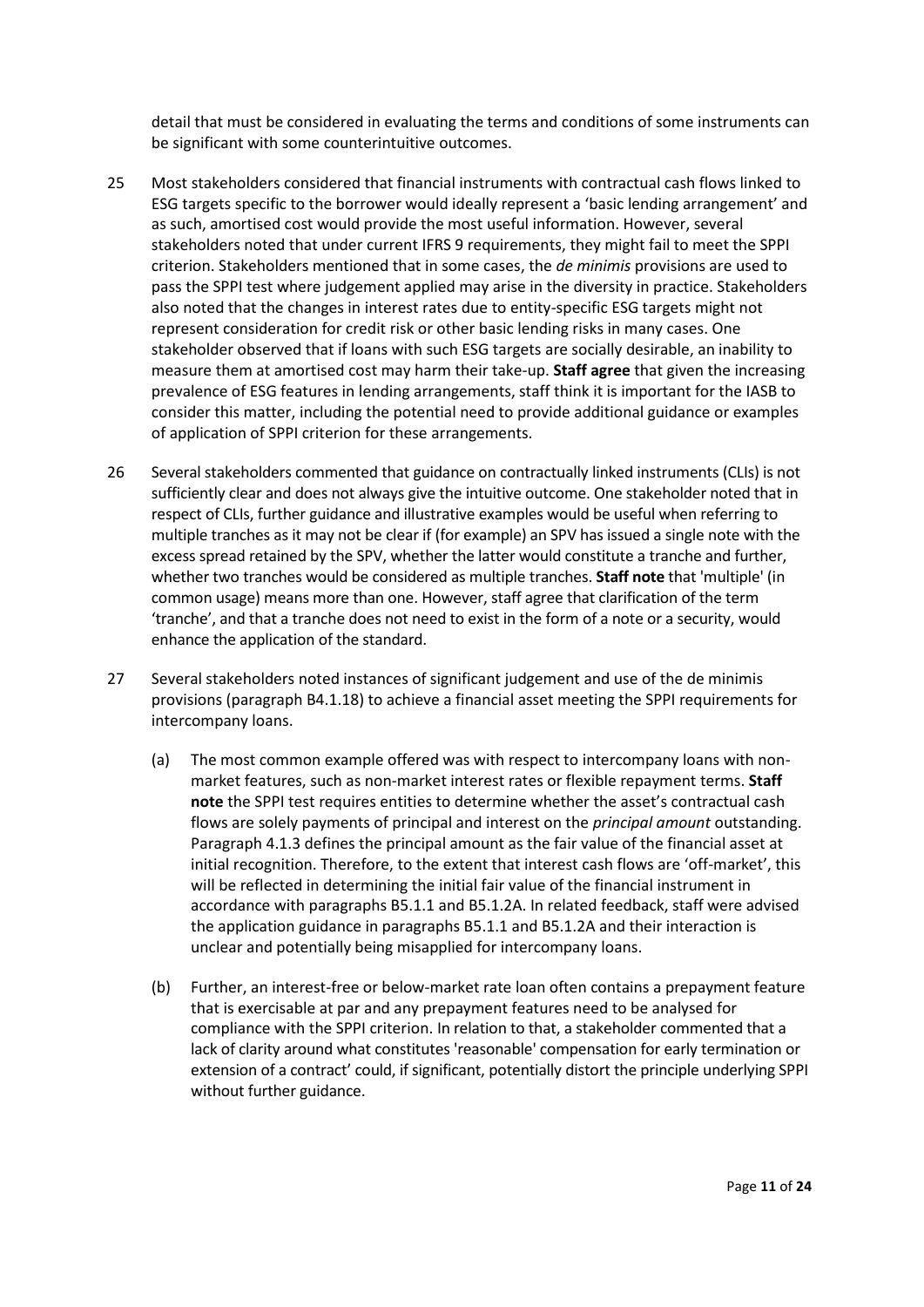- 28 Several stakeholders noted that the non-recourse guidance may result in diversity in practice regarding accounting policy choices applied and the distinction between 'credit risk' and 'asset risk'. One stakeholder provided the following example:
	- If Entity A makes a non or limited recourse loan to Entity B which is an SPV (and not consolidated by Entity A) that owns physical assets that are leased to an end customer, the ability of Entity A to be repaid will depend on the extent to which it is exposed to the residual value risk of the underlying physical assets owned by Entity B. In considering the SPPI requirements and applying the non-recourse guidance, the distinction between credit risk and asset risk may be assessed based on the level of over-collateralisation. In those circumstances, the question becomes at what point the value of the loan to the expected fair value of the physical assets results in the "asset risk" exposure being significant enough to cause the failure of the SPPI test. This question is likely to be answered differently by different entities.

**Staff note** that paragraph B4.1.17 stipulates an asset does not satisfy SPPI criterion if the terms of the agreement give rise to any other cash flows or limit the cash flows in a manner inconsistent with payments representing principal and interest. Staff agree that additional guidance would be useful in assessing whether:

- (a) the financial asset is intended to provide the holder with a return based on the performance of specific assets or another variable that does not represent exposure to and compensation for a basic lending arrangement and therefore fails the SPPI criterion; or
- (b) the borrower's obligation to pay cash represents specified amounts of principal and interest but the obligation in default is limited in a way that is in substance consistent with the exposure to credit risk of a basic lending arrangement.
- 29 A stakeholder said the definition of SPPI may be considered too narrow and not reflecting how businesses collects cash flows from a portfolio of loan assets. For example, assessment of the various fees charged on an individual asset basis may differ when assessed on portfolio basis, however, some may view certain types of the fees as being outside the SPPI test even though considered as part of basic lending arrangement.
- 30 Several stakeholders mentioned PPP and PBE loans with special features. For example, one stakeholder mentioned prepayment features and contingencies based on non-financial criteria (e.g., the volume of traffic using a toll road). **Staff confirm** that such loans are not usually solely payments of principal and interest on the principal amount outstanding. Therefore, unless the special features are de minimis, guidance suggests that FVPL is the most appropriate valuation method (IFRS 9, paragraph B.1.4.16).
- 31 A stakeholder found the interpretation of the Instrument E example in paragraph B4.1.13 confusing, where the standard distinguishes contractual terms versus the overarching impact of legislation. In this example, the existence of bail-in legislation does not affect SPPI. However, if a bail-in is referred to in the contract (e.g., as is required in Australia by prudential regulators for certain Additional Tier 1 securities), the question arises whether such reference impacts assessment of the SPPI criterion. The stakeholder also notes that most loan agreements include a clause indicating it must be interpreted in accordance with the laws of the particular jurisdiction, which effectively incorporates by reference the impact of those laws. Some noted that such reference should not impact the SPPI assessment if it merely acknowledges the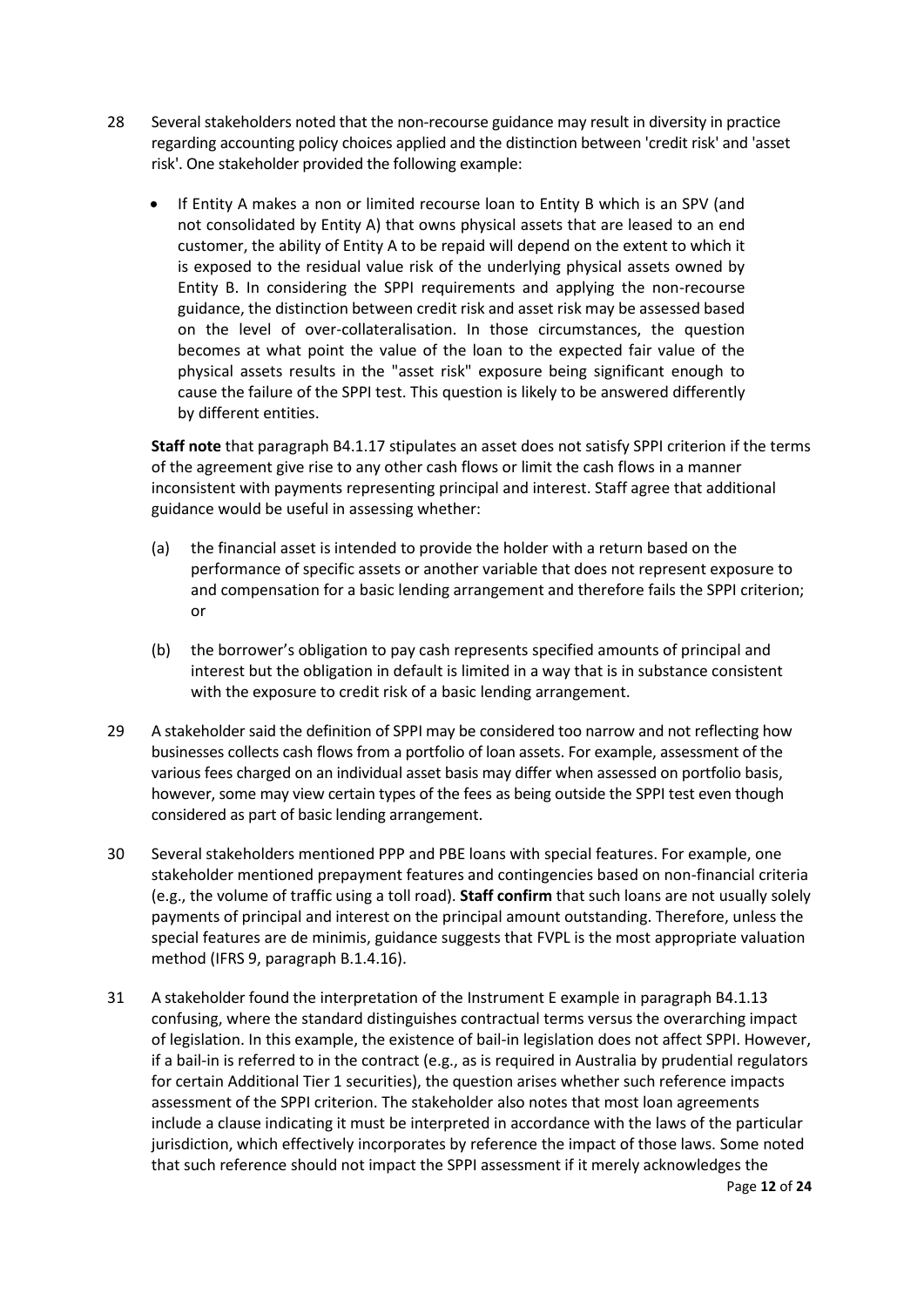existence of such legislation and does not create additional rights or obligations. **Staff agree** that further clarification of the interaction between contractual and non-contractual bail-in powers and non-viability requirements beyond the current example of Instrument E in paragraph B4.1.13 would be useful.

### Staff recommendation on the AASB response to IASB

32 Staff recommend the Board submission should **agree** that requiring entities to classify and measure a financial asset considering the asset's cash flow characteristics provides users of financial statements with useful information about the amount, timing, and uncertainty of future cash flows.

Staff think the Board submission should **agree** that in most cases the cash flow characteristics assessment can be applied consistently however, request the IASB to consider the need for further standard-setting, guidance, or examples in the following areas where:

- (a) Given the increasing prevalence of ESG features in lending arrangements, staff think it is important for the IASB to consider this matter, including additional guidance on when such loans should be considered 'basic lending arrangements' and how to apply SPPI requirements. Also, how to apply amortised cost if the terms and conditions of such a loan introduce cash flow volatility. Staff do not think loans with external ESG targets such as changes in an index or equity price (i.e., embedded derivatives) should be measured at amortised cost.
- (b) Stakeholders found the guidance for contractually linked instruments (CLIs) is difficult to understand and apply and requested clarification. Further, a stakeholder asked whether more than one tranche would qualify as 'multiple' and if a tranche needs to exist in the form of a note or security.
- (c) Stakeholders asked for clarification on the application of the SPPI requirements to intercompany loans with non-market interest rates or flexible repayment terms (including prepayment features) and the accounting for their initial recognition in accordance with either paragraph B5.1.1 or B5.1.2A (particularly B5.1.2A(b)). Also, additional guidance is requested for what constitutes 'reasonable compensation for early termination or extension of a contract' as this term is not defined.
- (d) Stakeholders asked for examples demonstrating the practical distinction between 'credit risk' versus 'asset risk' for non-recourse loans.
- (e) Stakeholders asked for clarification of the interaction between contractual and noncontractual bail-in powers and non-viability requirements beyond the current example of Instrument E in paragraph B4.1.13, particularly the contract merely acknowledges the existence of such legislation and does not create additional rights or obligations.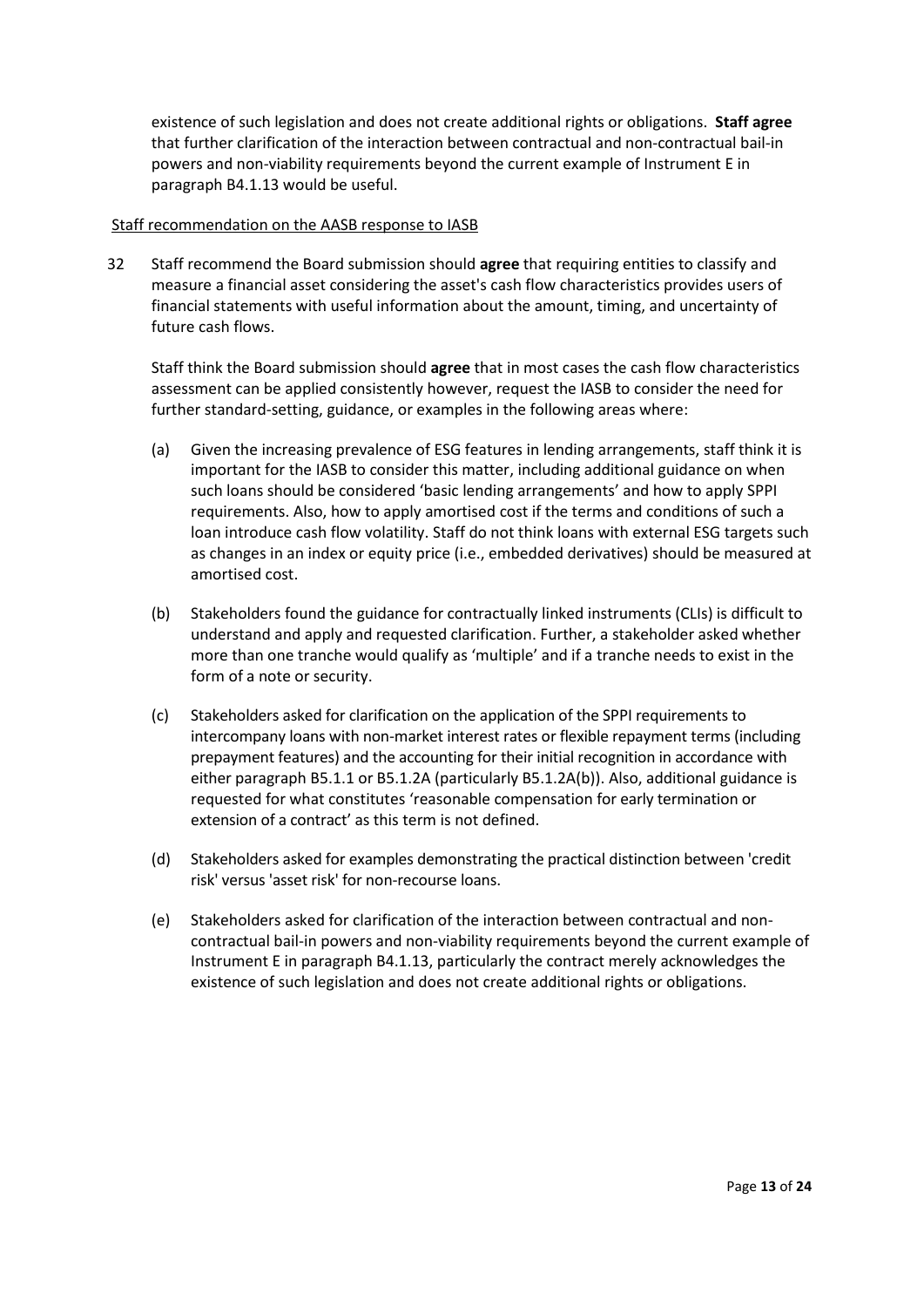## **Question 4—Equity instruments and other comprehensive income**

# **(a) Is the option to present fair value changes on investments in equity instruments in OCI working as the Board intended? Why or why not?**

Please explain whether the information about investments in equity instruments prepared applying IFRS 9 is useful to users of financial statements (considering both (i) equity instruments measured at fair value through profit and loss; and (ii) equity instruments to which the OCI presentation option has been applied). For equity instruments to which the OCI presentation option has been applied, please explain whether information about those investments is useful considering the types of investments for which the Board intended the option to apply, the prohibition from recycling gains and losses on disposal and the disclosures required by IFRS 7.

# **(b) For what equity instruments do entities elect to present fair value changes in OCI?**

Please explain the characteristics of these equity instruments, an entity's reason for choosing to use the option for those instruments, and what proportion of the entity's equity investment portfolio comprises those instruments.

# **(c) Are there any unexpected effects arising from the option to present fair value changes on investments in equity instruments in OCI? How significant are these effects?**

Please explain whether the requirements introduced by IFRS 9 had any effects on entities' investment decisions. If yes, why, how and to what extent? Please provide any available evidence supporting your response which will enable the Board to understand the context and significance of the effects.

In responding to (a)–(c), please include information about **recycling of gains and losses** (see Spotlight 4).

- 33 In general, stakeholders who provided comments during the outreach could not identify a clear principle underlying the FVOCI designation for equity instruments, for example, the conceptual reason for no recycling of fair value gains while dividends are included in profit and loss. Such distinction is then further exacerbated by the requirement in paragraph B5.7.1 of IFRS 9 that a dividend is not recognised in profit or loss if it clearly represents a recovery of a part of the cost of the investment, without specifying how 'cost' is determined. Stakeholders noted that this distinction may lead to structuring transactions to get the desired outcome. Some stakeholders (preparers and auditors) said they would prefer recycling but did not want impairment testing reintroduced as this would introduce complexities encountered under IAS 39. They noted that if such a requirement would be reintroduced, then they would prefer to keep the status quo.
- 34 One user that provided a comment during outreach did not support recycling as it may lead to earnings management. Another user representative would prefer this classification option to be removed However, the user noted that based on his experience, the option is used for highpaying dividend investments in which profit or loss is not significantly distorted for their analysis.
- Page **14** of **24** 35 Stakeholders agreed that the FVOCI election is usually made for investments when entities do not think that the fair value movements in the profit and loss would provide useful information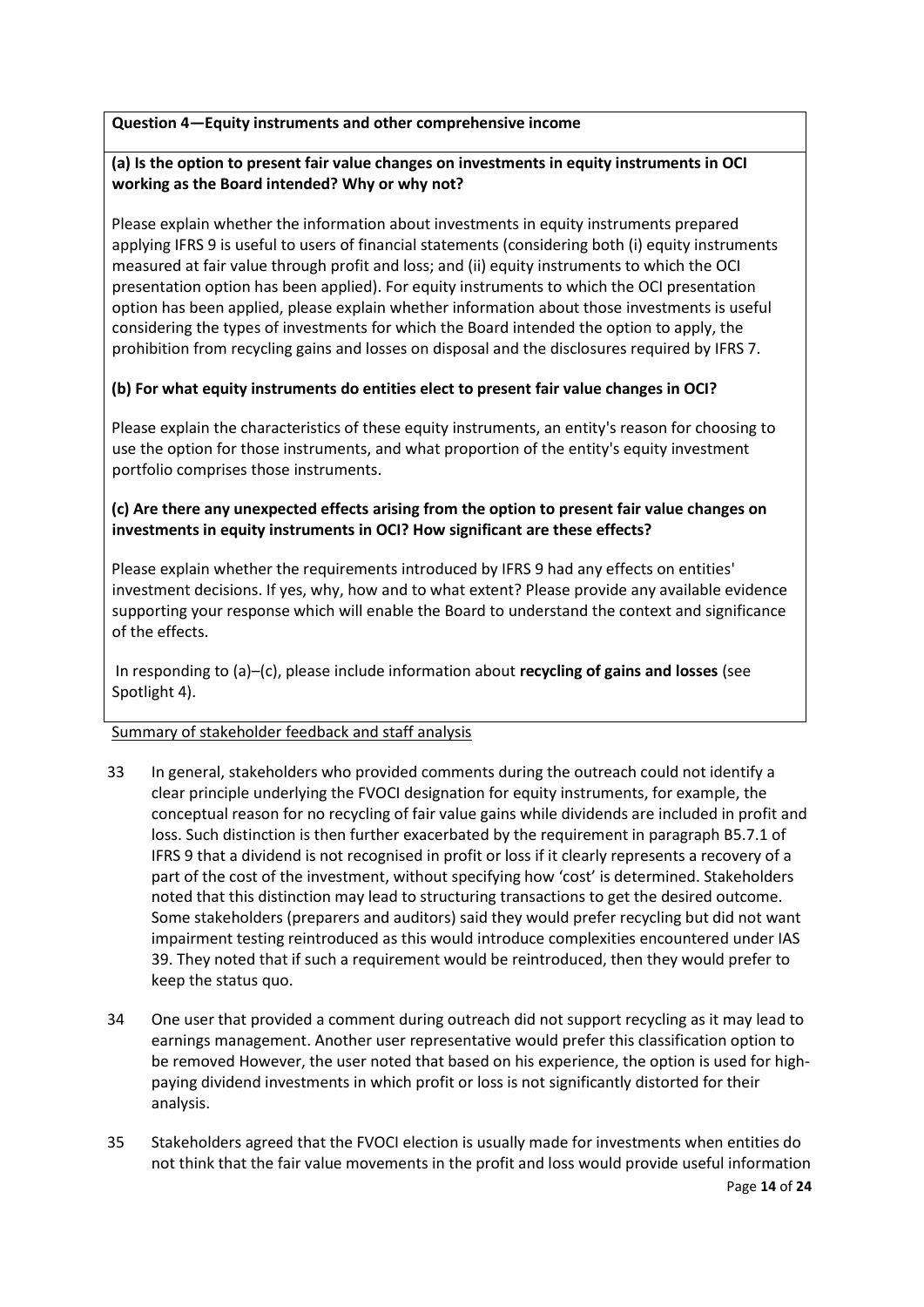to the users of the financial statements. Types of equity instruments they have seen in this classification include:

- (a) A stakeholder observed he had seen the designation used by NFPs that think that recognising gains or losses they make on investments in profit or loss would provide more useful information to potential grantors.
- (b) Some Australian government equity investments (including some investments in private funds and corporations and all investments in public corporations held at the general government sector level (GGS level) are measured at FVOCI. These investments are generally held on an ongoing basis for policy reasons rather than for trading and investment returns.
- 36 Some stakeholders questioned the inability to revisit the FVOCI election, even in rare circumstances. If, for example, after origination and making the irrevocable FVOCI election, an investment manager's performance fee remuneration component that varies with the fair value of the investment is introduced. In this scenario, as the investment increases in value, the performance fee remuneration expense would be reported in profit or loss while the fair value gain would be reported in other comprehensive income.
- 37 Several stakeholders discussed puttable instruments accounted for as equity as per IAS 32 (paragraphs 16A-16B) and suggested clarification of their treatment be made within the IFRS 9 mandatory guidance. One stakeholder said some people thought investments in unit trusts should qualify for the FVOCI designation. On the same issue, a stakeholder suggested clarification within IFRS 9 that financial liabilities that meet the exception to be presented as equity for the issuer in accordance with the requirements of IAS 32:16A-D are not eligible for designation as equity instruments at FVTOCI. This is in accordance with the view of the IFRS IC in the September 2017.
- 38 Paragraph 5.7.5 notes that the FVOCI designation cannot be made for equity instruments that are 'held for trading'. The definition of held for trading (IFRS 9, Appendix A) notes that a financial asset or liability is held for trading "if is acquired or incurred principally for the purpose of selling or repurchasing it in the near term." A stakeholder questioned the use of 'near term' and questioned whether it may lead to inconsistent application of the FVOCI designation without further application guidance. The standard also uses the term 'short term' in a similar form.
- 39 One stakeholder commented that the option to designate equity instruments at FVOCI is not entirely consistently applied because many entities may still measure their unlisted equity instruments at cost as a proxy for fair value (as permitted by paragraph B5.2.3). They said reasons commonly cited are a lack of sufficient and reliable information and the possible wide range of fair value estimates and significant level of judgement is required to assess the factors listed in paragraph. B5.2.4.

## Staff recommendation on the AASB response to IASB

40 Staff recommend the Board submission should **agree** that the option to present fair value changes on investments in equity instruments in OCI does provide useful information, however, because of the lack of a principle-based approach and lack of clarity within the standard regarding the approach to the puttable instruments classification, staff think the Board should support further IASB work to provide further clarification either via standard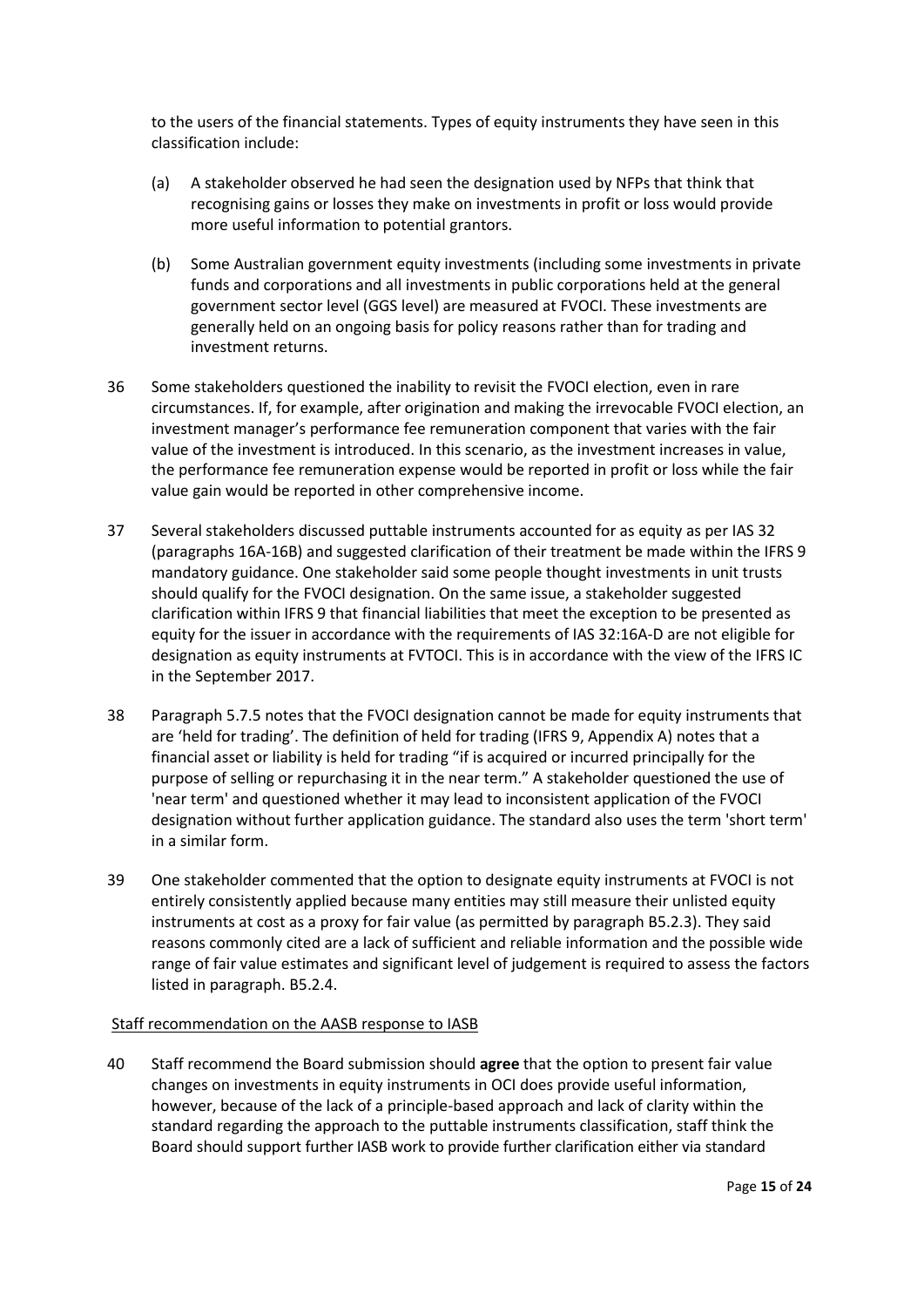setting work or additional guidance on the presentation of fair value changes on investments in equity instruments in other comprehensive income (OCI) and the issue of OCI and recycling more broadly. While OCI seems relevant to understanding an entity's financial performance, this is not well understood at present.

### **Question 5—Financial liabilities and own credit**

**(a) Are the requirements for presenting the effects of own credit in OCI working as the Board intended? Why or why not?** 

Please explain whether the requirements, including the related disclosure requirements, achieved the Board's objective, in particular, whether the requirements capture the appropriate population of financial liabilities.

**(b) Are there any other matters relating to financial liabilities that you think the Board should consider as part of this post-implementation review (apart from modifications, which are discussed in Section 6)?** 

Please explain the matter and why it relates to the assessments the Board makes in a postimplementation review.

## Summary of stakeholder feedback and staff analysis

- 41 One stakeholder (a regulator) commented that the separate presentation of own credit on the liabilities designated at FVTPL in OCI is useful. However, some stakeholders also observed that measuring the fair value changes due to own credit, including the similar debit valuation adjustment (DVA) on derivative instruments, is evolving, with differing approaches to measuring and isolating such changes and inputs into the measurement techniques.
- 42 Regarding question 5(b), the stakeholder feedback on the broad topic of derecognition, modifications, and continuing involvement (which apply to both assets and liabilities) is discussed in Question 6 and Question 9.

## Staff recommendation on the AASB response to IASB

43 Staff recommend the Board submission should **agree** that the requirements for presenting the effects of own credit in OCI are working as intended.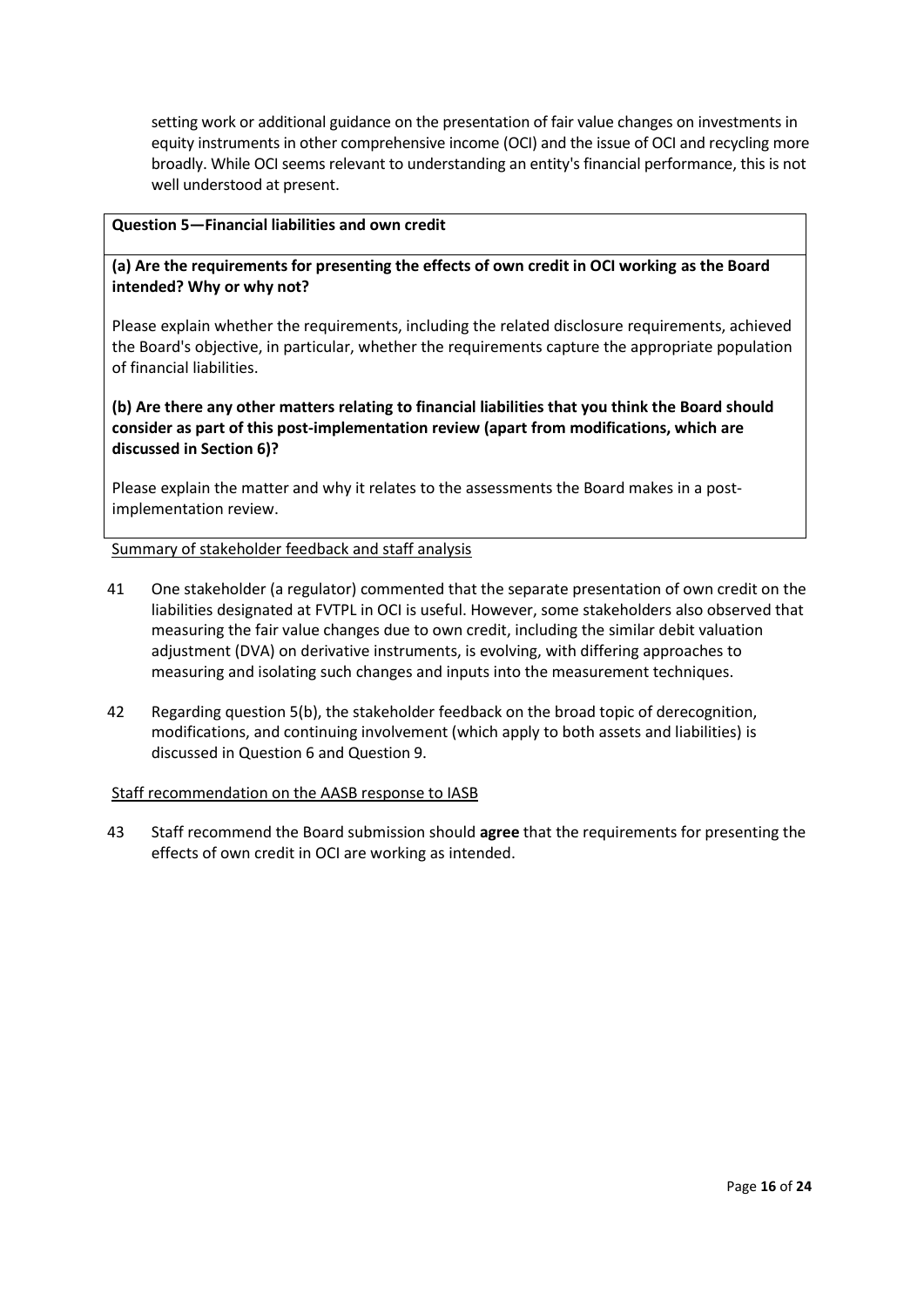## **Question 6—Modifications to contractual cash flows**

## **(a) Are the requirements for modifications to contractual cash flows working as the Board intended? Why or why not?**

Please explain what changes you consider to be modifications of a financial asset for the purpose of applying paragraph 5.4.3 of IFRS 9 and as a modification of a financial liability for the purpose of applying paragraph 3.3.2 of IFRS 9. Does the application of those paragraphs, and the disclosure requirements related to modifications, result in useful information for users of financial statements?

# **(b) Can the requirements for modifications to contractual cash flows be applied consistently? Why or why not?**

Please explain whether the requirements enable entities to assess in a consistent manner whether a financial asset or a financial liability is modified and whether a modification results in derecognition. Have the requirements been applied differently to financial assets and financial liabilities? If diversity in practice exists, please explain how pervasive the diversity is and its effects on entities' financial statements.

- 44 Regarding modifications, some stakeholders felt very strongly that the modification requirements are problematic both from the perspective of interpretation of the standard's requirements and their practical application. They said there should be a separate IASB project on modifications of financial assets and liabilities to address diversity in practice and operational issues. **Staff support** this view.
- 45 The most frequent was the request by stakeholders for more guidance on operationalising the distinction between substantial and non-substantial modifications for financial assets (and to a lesser extent, liabilities). Although IFRS 9 notes a 10% change in the present value of a financial liability as a substantial modification (paragraph B3.3.6), such guidance does not exist for financial assets, and further, there is no qualitative guidance for either liabilities or assets.
- 46 Stakeholders noted this has led entities to develop their own accounting policies for what constitutes a substantial modification for financial assets. Although some entities apply the 10% rule for liabilities on the asset side, there is likely significant diversity in practice and outcomes, including differences in qualitative characteristics applied. For example, if a bank issued a 5-year loan and, in their accounting policy, defined an extension of less than a year as non-substantial and repeatedly extended the loan by less than a year, this may effectively lead to a significantly modified loan over the time without derecognition.
- 47 A stakeholder commented that IFRS 9 causes heightened relevance of the distinction between substantial and non-substantial modification of financial assets relative to IAS 39 due to the impact on expected credit loss (ECL) calculations. Because loan systems and front-line staff are typically not equipped to apply complex accounting policies on modifications, the objective may often be to minimise the practical impact of modifications.
- 48 A stakeholder noted that applying the accounting requirements for non-substantial modifications can lead to economically misaligned results because of the requirement to discount the modified asset at the original effective interest rate.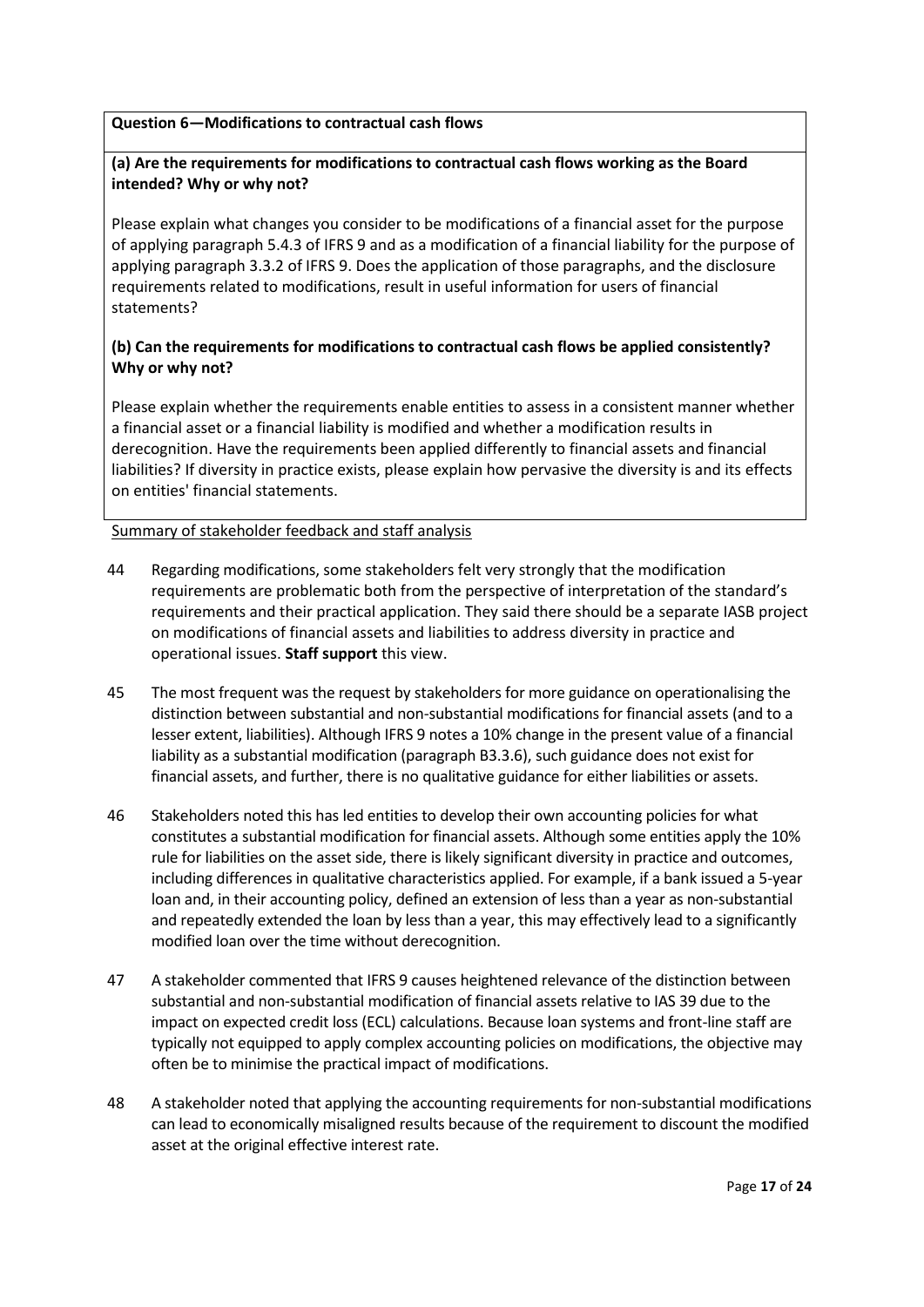- For example, when a 'blend and extend' arrangement on commercial terms is considered a non-substantial modification. That is, when a fixed rate loan is extended prior to maturity with the extension period priced at market, but the contractual interest rate is amended so that an economically neutral "blended" rate applies from the date of the modification to the new extended maturity, IFRS 9, 5.4.3 will require the new cash flows to be discounted at the original effective interest rate resulting in the recognition of a gain/(loss) at the date of the modification which would unwind over the new extended term. This gain/(loss) is unlikely to provide useful information to financial statement users as it suggests the bank has made or lost money when it has simply dealt at market.
- 49 Several stakeholders pointed to systems difficulties, such as modifications showing as new assets in their system and an inability for banking customers to keep their original account number if a loan is extended. In addition, the operational complexity is more significant when there are large numbers of modifications.
- 50 A stakeholder observed that Interest Rate Benchmark Reform has highlighted there is very little guidance to determine whether modifications to derivatives lead to derecognition. This issue arises because determining what is substantially different, often using the 10% test, is more challenging when derivatives have both an inflow and outflow and are not discounted for measurement purposes using the original EIR (which the 10% test requires).
- 51 It was noted that in practice, modifications are generally limited to changes in contractual terms resulting from bi-lateral agreement to change the terms and conditions of the contractual arrangement. In practice, changes to the underlying calculation of indexes used as the basis of the contractual terms, as was highlighted in the IASB deliberations on accounting for Interest Rate Benchmark Reform, are not generally considered contract modifications rather as market-based rate of interest and so are accounted for on a prospective basis. If such changes were accounted for as modifications and affected profit in accordance with paragraph B5.4.6, one stakeholder noted that this would represent a change in current practice in many cases. **Staff support** the view that in some cases it may be unclear whether modifications relate to the market-based changes in the scope of B5.4.5 or those revisions in the scope of B5.4.6 and further clarification by the IASB would be useful including consideration of the impact on current practice and any potential transition requirements if needed. Staff further note that paragraph 5.4.3 of IFRS 9 refers to the modification or renegotiation *of the contractual cash flows* of a financial asset, while paragraph 3.3.2 of IFRS 9 refers to the *modification of the terms* of a financial liability.
- 52 **To summarise the current requirements in IFRS 9, staff note** that paragraph 3.3.2 requires derecognition of a financial liability when there is a 'substantial modification' to the terms. In the mandatory guidance, modification is substantial if the present value of the modified liability is different by more than 10% from the present value of the remaining original liability (paragraph B3.3.6). Accordingly, a modification does not result in derecognition if the change in present value is less than 10%.

Paragraph 3.2.3 says an entity should derecognise a financial asset when its rights to receive cash flows expire or it transfers the asset. If the asset is not transferred, i.e., to a third party, the question is then whether the modification has caused the right to receive cash flows to expire. However, IFRS 9 provides no guidance on what does or does not constitute an expiry when a loan is modified and how does this interact if, for example the 10% test for the liabilities would be applied in analogy.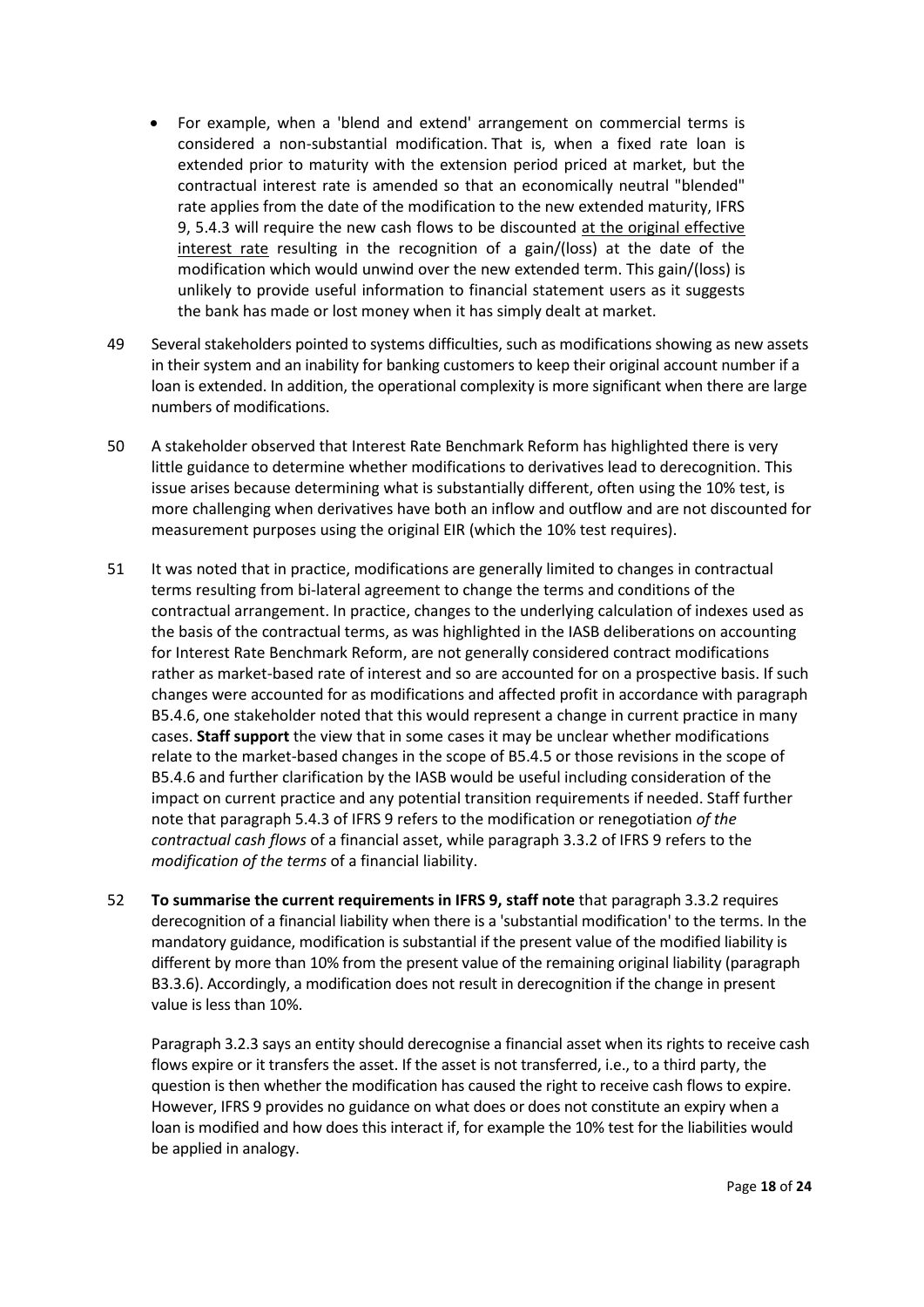Paragraph 5.4.3 explains how to account for a modification for assets held at amortised cost and refers to the modification or renegotiation of contractual cash flows that do not result in derecognition. In this case, an entity recalculates the gross carrying amount of the financial asset, discounting at the original effective interest rate, and recognising a modification gain or loss immediately in profit.

Where a standard is silent on a matter, IAS 8, paragraph 11 requires entities to develop an accounting policy by referencing similar issues and guidance in other accounting standards. Therefore, adapting the 10% derecognition requirements for liabilities for use with assets seems appropriate, but does not provide guidance on qualitative factors. This is broadly consistent with a September 2012 decision of the [Interpretations Committee.](https://www.ifrs.org/content/dam/ifrs/supporting-implementation/agenda-decisions/2012/ias-39-derecognition-of-financial-instruments-upon-modification-sep-12.pdf)

# Staff recommendation on the AASB response to IASB

53 Staff recommend for the Board submission to support further standard-setting or additional guidance in respect of the treatment of the modifications to contractual cash flows of financial assets to improve consistency of application (see also Question 7 and 9 as these are related issues).

## **Question 7—Amortised cost and the effective interest method**

## **(a) Is the effective interest method working as the Board intended? Why or why not?**

Please explain whether applying the requirements results in useful information for users of financial statements about the amount, timing and uncertainty of future cash flows of the financial instruments that are measured applying the effective interest method.

# **(b) Can the effective interest method be applied consistently? Why or why not?**

Please explain the types of changes in contractual cash flows for which entities apply paragraph B5.4.5 of IFRS 9 or paragraph B5.4.6 of IFRS 9 (the 'catch-up adjustment') and whether there is diversity in practice in determining when those paragraphs apply. Please also explain the line item in profit or loss in which the catch-up adjustments are presented and how significant these adjustments typically are. If diversity in practice exists, please explain how pervasive the diversity is and its effect on entities' financial statements.

In responding to questions (a)–(b), please include information about **interest rates subject to conditions and estimating future cash flows** (see Spotlight 7).

- 54 In straightforward cases, stakeholders said that amortised cost and the effective interest rate method are easy to apply and provide users with useful information.
- 55 However, several stakeholders observed that when there is a change in contractual cashflows the decision to apply paragraph B5.4.5 (the prospective adjustment) versus paragraph B5.4.6 (the catch-up adjustment) is one of the most challenging and interpretative areas of financial instruments accounting. One stakeholder added that there is significant operational complexity in the practical application, and they often apply a materiality assessment to avoid it. **Staff note** that paragraph B5.4.5 applies to variable loans where a change in interest rate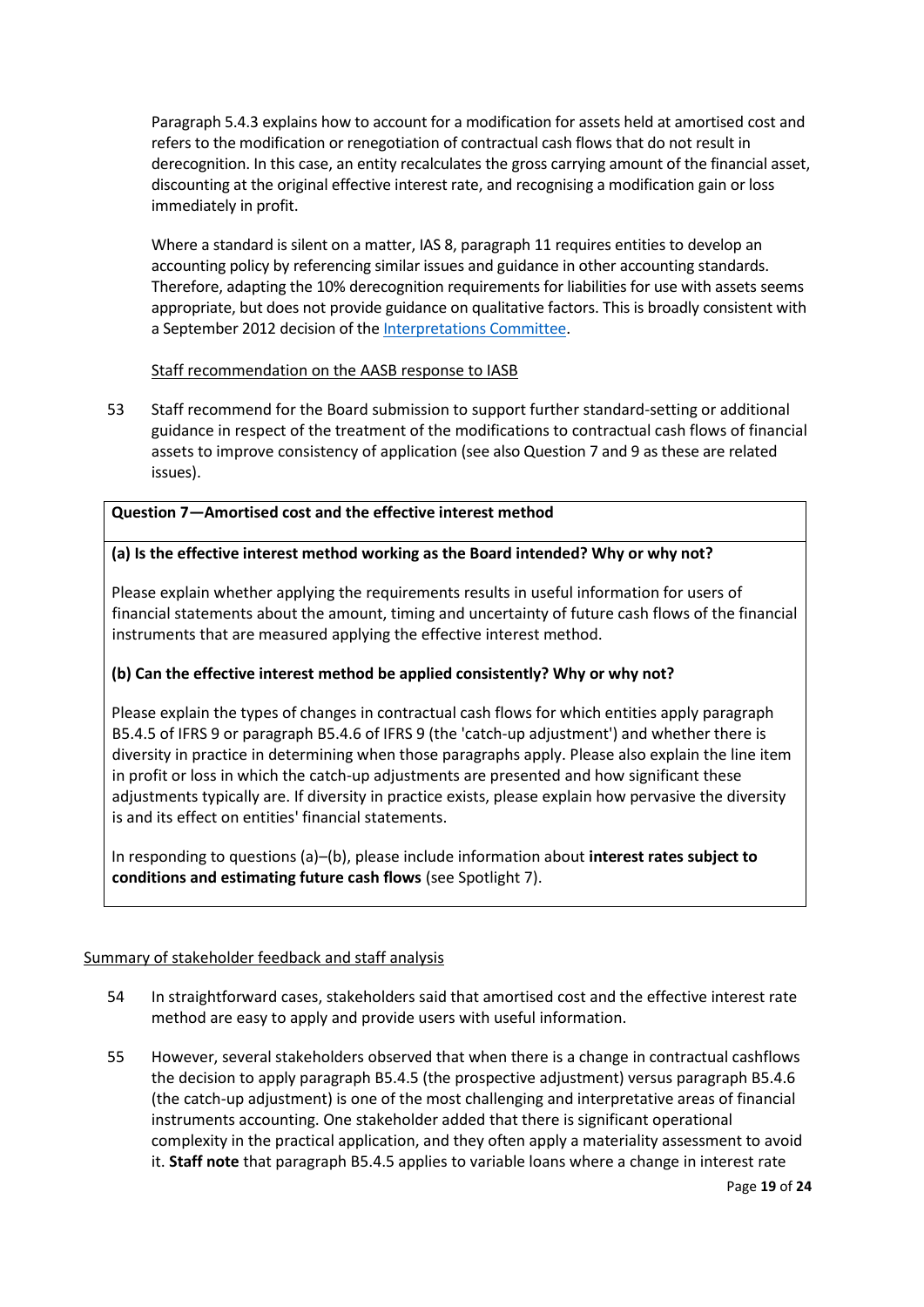does not affect the principal amount, while paragraph B5.4.6 applies to changes in estimates of payments or receipts that are *not* modifications in accordance with paragraph 5.4.3 (i.e., not those modifications of financial assets that do not result in the derecognition) as discussed in paragraph 56 above. Staff think the issue of derecognition, modifications (Question 6), and catch-up adjustments are related matters.

- 56 A stakeholder commented that it could be challenging to assess whether certain types of fees are an integral part of the effective interest rate or not. **Staff note** that paragraphs B5.4.2 and B5.4.3 list the types of fees that are and are not 'integral' to the effective interest rate.
- 57 A stakeholder noted that initial recognition of financial assets held at amortised cost at their fair value results in a duplication of the expected credit loss allowance (ECLA). This issue is referenced in the IFRS 9 Basis for Conclusions paragraph [BC5.198.](https://www.aasb.gov.au/admin/file/content105/c9/IFRS9_BC_7-14.pdf) **Staff acknowledge** there are known issues with the recognition of 12-month expected credit losses but these are beyond the scope of this PIR.

## Staff recommendation on the AASB response to IASB

58 Staff recommend that the Board submission agree that amortised cost and the effective interest rate method provide useful information to users and agree that in simple cases, the effective interest method can be applied consistently.

However, staff support further standard-setting or additional guidance regarding the treatment of modifications, movements in market rates of interest, and other changes in estimates (catch-up adjustments). Questions 6 and 9 discuss related issues.

## **Question 8—Transition**

# **(a) Did the transition requirements work as the Board intended? Why or why not?**

Please explain whether the combination of the relief from restating comparative information and the requirement for transition disclosures achieved an appropriate balance between reducing costs for preparers of financial statements and providing useful information to users of financial statements. Please also explain whether, and for what requirements, the Board could have provided additional transition reliefs without significantly reducing the usefulness of information for users of financial statements.

# **(b) Were there any unexpected effects of, or challenges with, applying the transition requirements? Why or why not?**

Please explain any unexpected effects or challenges preparers of financial statements faced applying the classification and measurement requirements retrospectively. How were those challenges overcome?

## Summary of stakeholder feedback and staff analysis

59 Some stakeholders said the transition requirements were straightforward, while others said understanding and implementing the transition requirements required considerable effort. They suggested that in future, the IASB avoid phased approaches to accounting standard development, give more thought to complex transition requirements, and reconsider the issue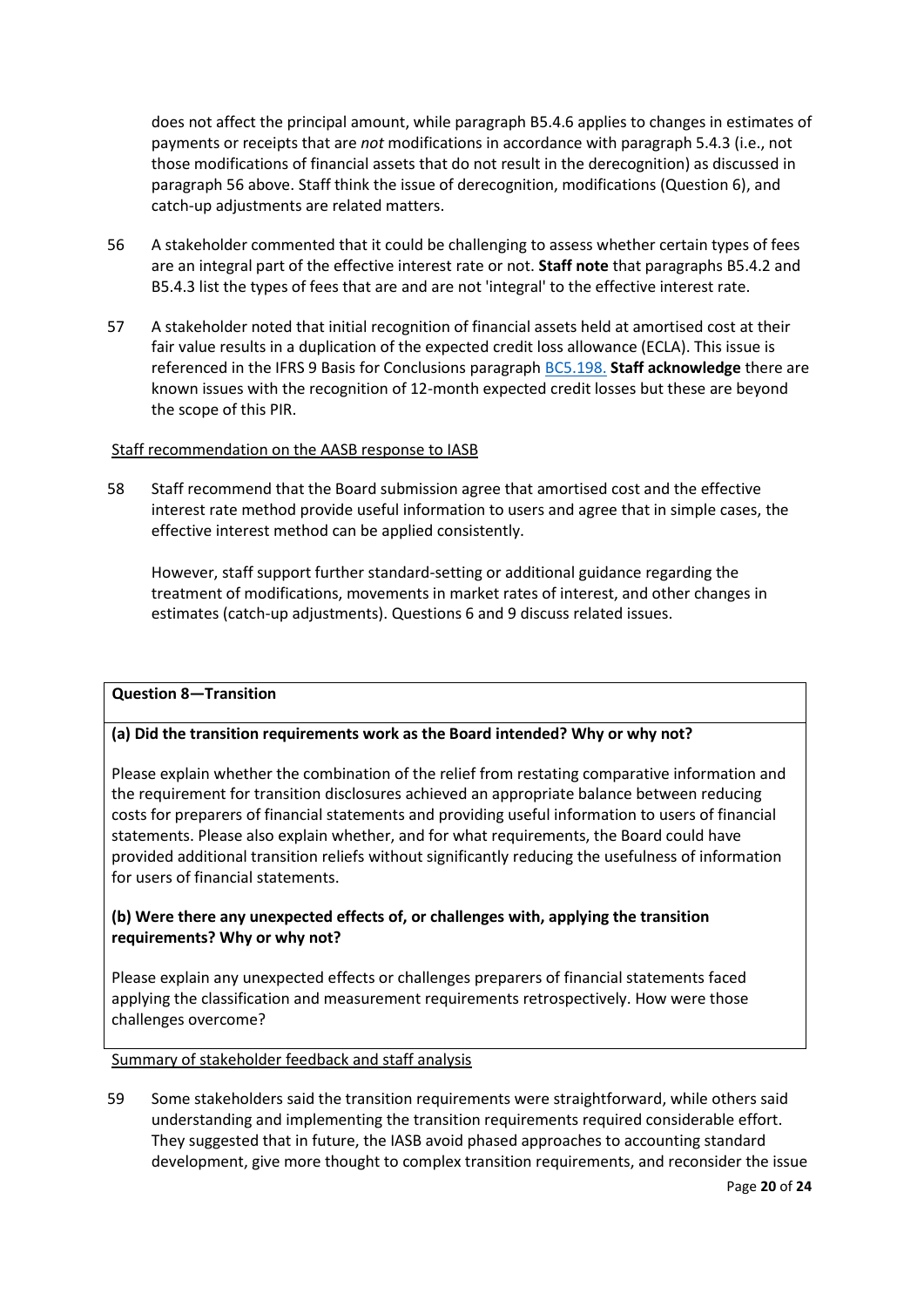of principle-based disclosures versus specific disclosures to improve comparability. Stakeholders raised the following issues:

- (a) A great deal of complexity was introduced through the multiple application dates combined with the interaction of IFRS 9 with other standards.
- (b) There was substantial diversity in the level of disclosure and detail provided, especially by banks (e.g., ECL modelling and forecasting), likely due to the emphasis on principle-based disclosure requirements.
- (c) If an associate's transition timetable differed from the investor's timetable, it wasn't easy to get the required information (e.g., the ECL modelling expected under IFRS 9), and there was little practical guidance.

## Staff recommendation on the AASB response to IASB

60 Staff recommend the Board submission should emphasise the need for field testing where transition requirements are expected to be complex. Phased approaches to standard-setting should be avoided where possible.

### **Question 9—Other matters**

**(a) Are there any further matters that you think the Board should examine as part of the postimplementation review of the classification and measurement requirements in IFRS 9? If yes, what are those matters and why should they be examined?** 

Please explain why those matters should be considered in the context of the purpose of the postimplementation review, and the pervasiveness of any matter raised. Please provide examples and supporting evidence when relevant.

**(b) Considering the Board's approach to developing IFRS 9 in general, do you have any views on lessons learned that could provide helpful input to the Board's future standard setting projects?**

- 61 The most frequently raised issue was that derecognition is difficult, and pass-through and continuing involvement are very difficult. Stakeholders said that with increased risk-sharing transactions, avoiding continuing involvement is much more prevalent, increasing complexity of applying the standard. Some stakeholders requested a separate project on this topic or more substantial guidance and examples. **Staff note** that this topic is related to our recommendation for Questions 6 and 7. We understand there are also issues with derecognition for complex factoring and reverse factoring arrangements, although these were not raised in the outreach on IFRS 9 PIR specifically.
- 62 Several stakeholders have raised that there is a lack of clarity in the practice of whether reverse mortgages come under IFRS 9 or the insurance standard. Some would prefer IFRS 9 but not if reverse mortgages would be FVPL.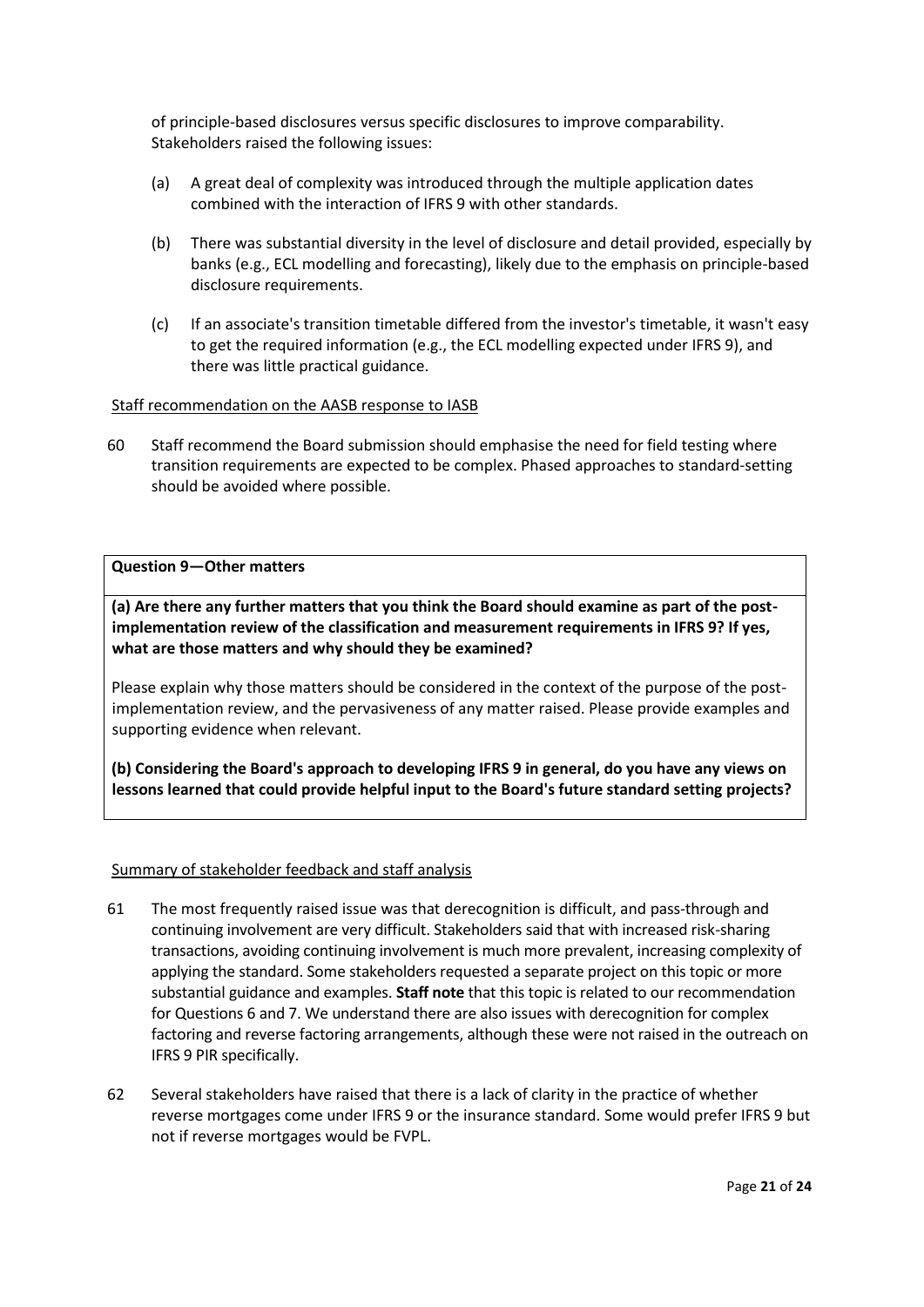63 A stakeholder noted that for financial liabilities, IFRS 9 does not contain any specific requirements about trade date and settlement date accounting, although it does have requirements for financial assets. They note that the implementation guidance for financial liabilities seems different to the requirement in IFRS 9 for financial assets (as outlined in IFRS9 paragraph IG B.32). Staff note that trade date accounting is only available to a regular-way contracts (delivered within the timeframe generally established by regulations or convention in the market concerned).

Staff also note that IFRS IC considered whether the regular-way exemption applies to short sales of a security. The Committee noted that requiring entities to account for short positions as derivatives might create considerable practical problems for their accounting systems and controls with little, if any, improvement to the quality of the financial information presented. Therefore, a liability arising from a short trading position is not accounted for as a derivative because it represents a transaction in a financial asset for which either trade date or settlement date accounting may be applied in line with the entity's policy choice.

- 64 Matters affecting federal and state government stakeholders also included:
	- (a) the measurement of concessional financial guarantees guarantees where the government chooses to support an entity which may not be in a position to pay fees for a guarantee from a private-sector provider are common at rates substantially lower than in private sector. Stakeholders noted issues about the inability to readily measure fair value, complexity in the fair value calculation with annual fee and incorporation of own credit risk and requested additional guidance in AASB 9. They also noted the inclusion of the treatment into AASB 1049, paragraph 31 would be useful.

Staff note, that if in scope of IFRS 9, an issued financial guarantee contract is usually measured initially at fair value and if a financial guarantee contract is issued in a standalone arm's length transaction to an unrelated party, then its fair value at inception is likely to equal the premium received unless there is evidence to the contrary. If there is no up-front payment – i.e., premiums will be paid at a later date – then the fair value of a financial guarantee contract between unrelated parties at inception is likely to be zero under IFRS. Stakeholders appear to have different views about whether the application of AASB 9 should be extended to subsequent measurement, or whether the amendments to AASB 9 should be reversed.

(b) the subsequent measurement of statutory receivables – stakeholders noted that the Australian amendments to IFRS in paragraph Aus2.1.1 apply only to initial measurement but not subsequent measurement resulting into inconsistency. Further, initial measurement under IFRS 9 added considerably to the workload on initial measurement of such receivables.

Staff note that the respective amendment to IFRS (Appendix C of AASB 9) was added via AASB 2016-8 *Amendments to Australian Accounting Standards – Australian Implementation Guidance for Not-for-Profit Entities.* The Board held view that the initial fair value measurement requirements of AASB 9 are the most appropriate for the types of receivables under consideration as the economic substance of contractual receivables and receivables arising from statutory requirements is similar at initial recognition.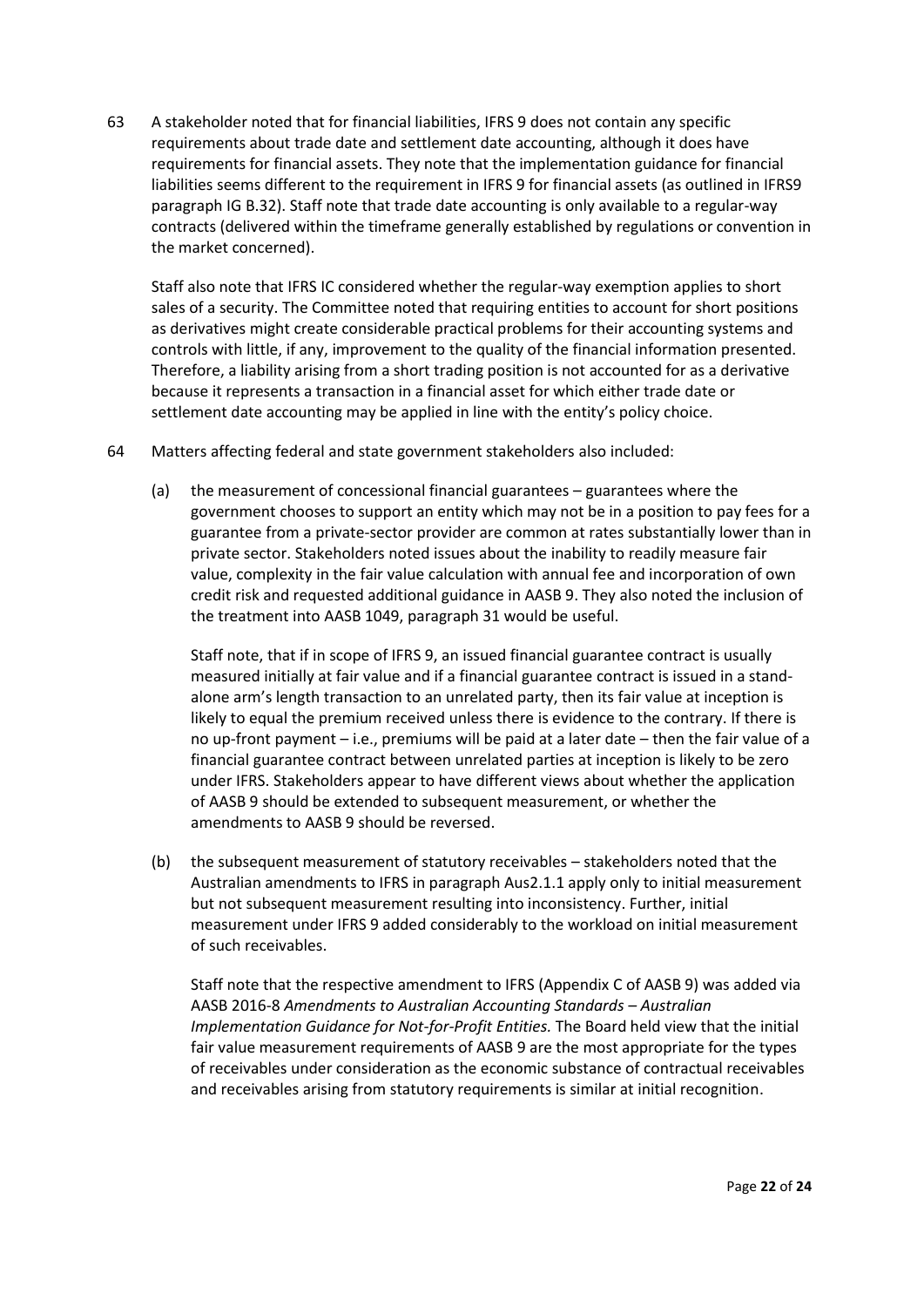The Board considered the subsequent measurement requirements of AASB 9 and noted that the impact of such requirements needs further consideration and also decided to monitor the IPSASB's project on Public Sector Financial Instruments.

(c) measurement and classification issues that arise from classification and hedging issues stakeholders questioned whether the GFS requirements for fair value movements in derivatives (i.e., as other economic flows in operating result) preclude the use of hedge accounting.

## Staff recommendation on the AASB response to IASB

65 Staff recommend the Board submission should support further standard-setting work on derecognition principles, modifications, catch-up adjustments and continuing involvement (see also Questions 6 and 7). Staff note that in May 2016, the [Interpretations Committee](https://www.ifrs.org/content/dam/ifrs/supporting-implementation/agenda-decisions/2016/ias-39-ifrs-9-derecognition-of-modified-financial-assets-may-2016.pdf) considered and declined to undertake a narrow-scope project on derecognition because of the broad nature of the issue.

Staff recommend the Board to consider Australian public-sector specific feedback summarised in paragraph 64 as part of the upcoming domestic PIRs.

## **Question for Board members**

Q1 Do the subcommittee members agree with the staff analysis and proposed responses to Questions 1-9 of the IASB PIR? If not, how do the subcommittee members want to respond to the questions?

#### **Cover letter and other matters**

- 66 Staff recommend that the cover letter to the AASB submission express an overall view that the classification and measurement requirements of IFRS 9 work as intended in most cases to include the following high-level comments for specific areas for the IASB to consider the need for further work:
	- (a) Overall, our stakeholders have indicated that the classification and measurement requirements of IFRS 9 are working as intended and provide useful information to users. However, as discussed in detail in the Appendix to this letter, we highlight the following matters.
	- (b) Concerning loans with sustainability linked features, we think it is important for the IASB to provide additional guidance around when such loans would be 'basic lending arrangements' and how to apply the SPPI test (Question 3).
	- (c) We support further standard-setting work on presenting fair value changes on investments in equity instruments in other comprehensive income (OCI) and the issue of OCI and recycling more broadly (Question 4).
	- (d) We recommend further standard-setting work and guidance on the related topics of derecognition, continuing involvement, modifications, movements in market rates of interest, and other changes in estimates (catch-up adjustments) (Questions 6, 7 and 9).